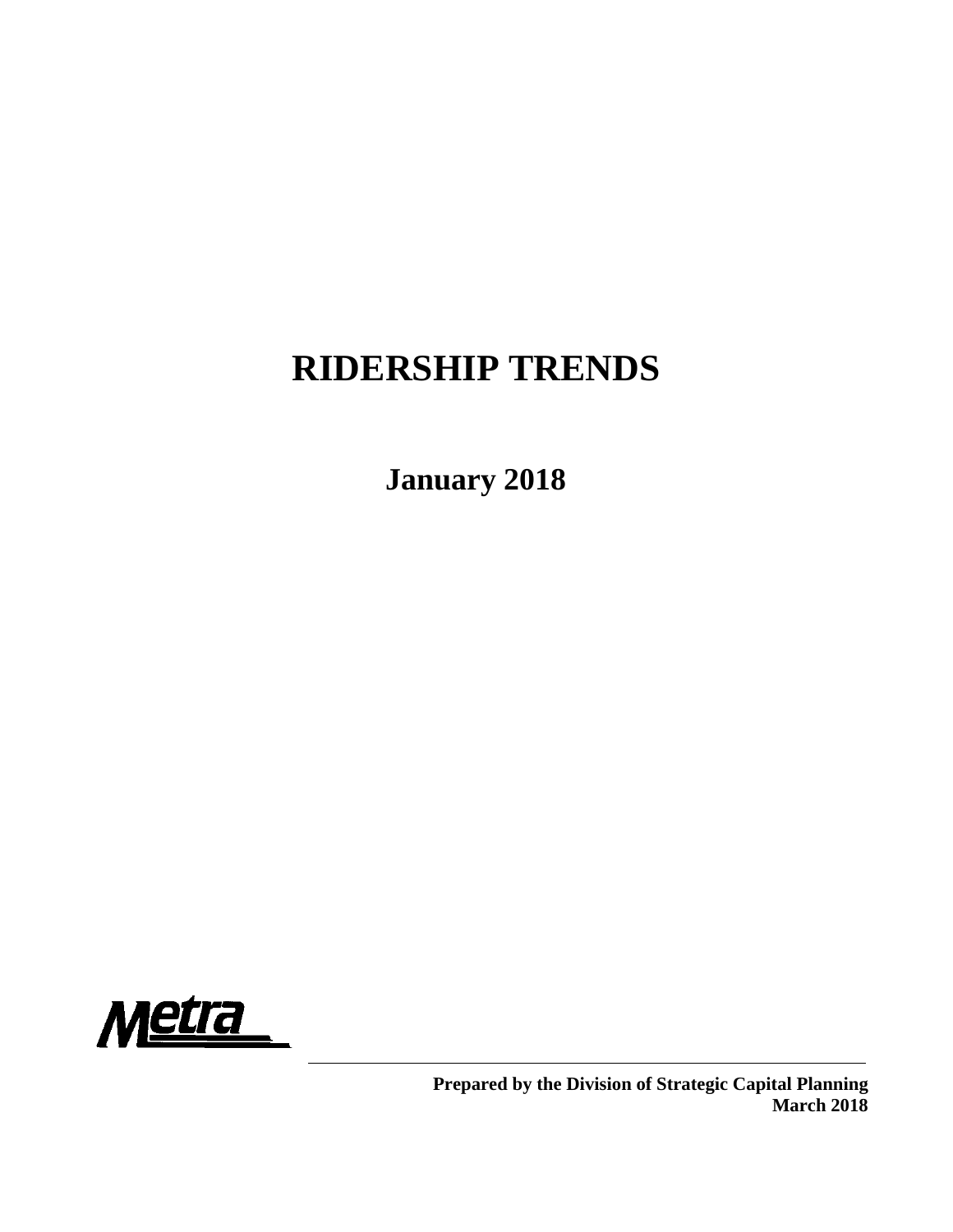## **Table of Contents**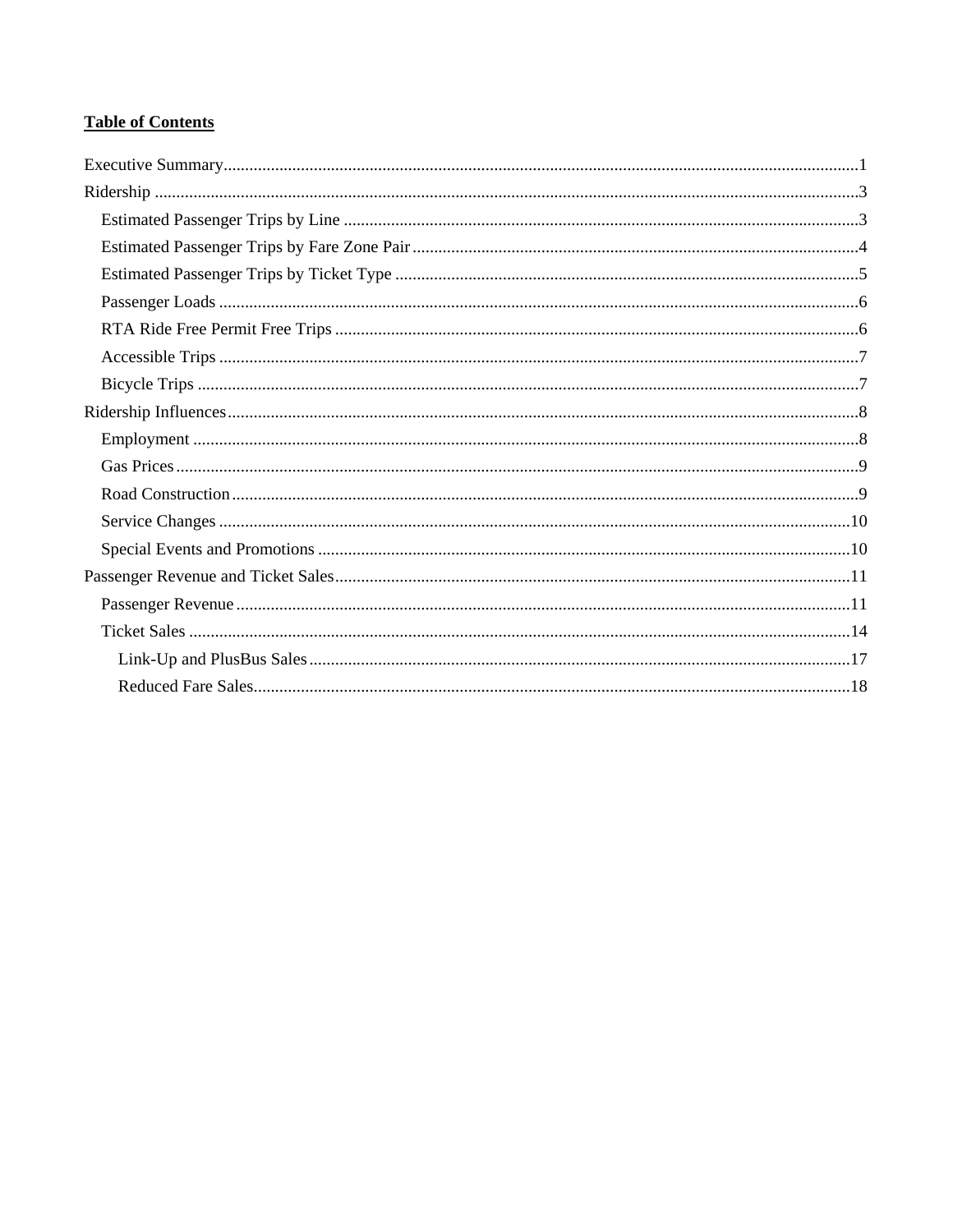#### **Executive Summary**

Estimated passenger trips decreased 1.5 percent in January 2018 compared to January 2017. January 2018 had one additional weekday, the same number of Saturdays, and one less Sunday/holiday compared to January 2017. Estimated passenger trips have decreased 2.7 percent in the last 12 months compared to the previous 12 months.

As in previous years, stockpiling of 10-Ride Tickets occurred in advance of the February 1 fare increase. As a result, 10-Ride Ticket passenger trips and passenger revenue are overstated in January and will be understated in future months.

| Month                |        |        | <b>Estimated Passenger Trips</b> |        |        | Change    |           |  |
|----------------------|--------|--------|----------------------------------|--------|--------|-----------|-----------|--|
|                      | 2014   | 2015   | 2016                             | 2017   | 2018   | 2014-2018 | 2017-2018 |  |
| Jan                  | 6,437  | 6,764  | 6,513                            | 6,762  | 6,661  | 3.5%      | $-1.5%$   |  |
| Feb                  | 6,419  | 6,297  | 6,310                            | 5,985  |        |           |           |  |
| Mar                  | 6,805  | 6,770  | 6,666                            | 6,474  |        |           |           |  |
| Apr                  | 6,885  | 6,663  | 6,497                            | 6,305  |        |           |           |  |
| May                  | 6,953  | 6,656  | 6,681                            | 6,608  |        |           |           |  |
| Jun                  | 7,318  | 7,260  | 7,066                            | 6,941  |        |           |           |  |
| Jul                  | 7,473  | 7,286  | 7,110                            | 6,759  |        |           |           |  |
| Aug                  | 7,192  | 7,100  | 6,866                            | 7,055  |        |           |           |  |
| Sep                  | 7,144  | 6,896  | 6,766                            | 6,530  |        |           |           |  |
| Oct                  | 7,260  | 6,949  | 6,832                            | 6,740  |        |           |           |  |
| Nov                  | 6,760  | 6,606  | 6,943                            | 6,475  |        |           |           |  |
| <b>Dec</b>           | 6,724  | 6,385  | 6,153                            | 5,976  |        |           |           |  |
| <b>Last 3 Months</b> | 19,676 | 20,248 | 19,503                           | 19,858 | 19,111 | $-2.9%$   | $-3.8%$   |  |
| Last 12 Months       | 82,292 | 83,697 | 81,379                           | 80,651 | 78,509 | $-4.6%$   | $-2.7%$   |  |

## **Table 1: Estimated Passenger Trips by Month**

**Figure 1: Estimated Passenger Trips by Month** 

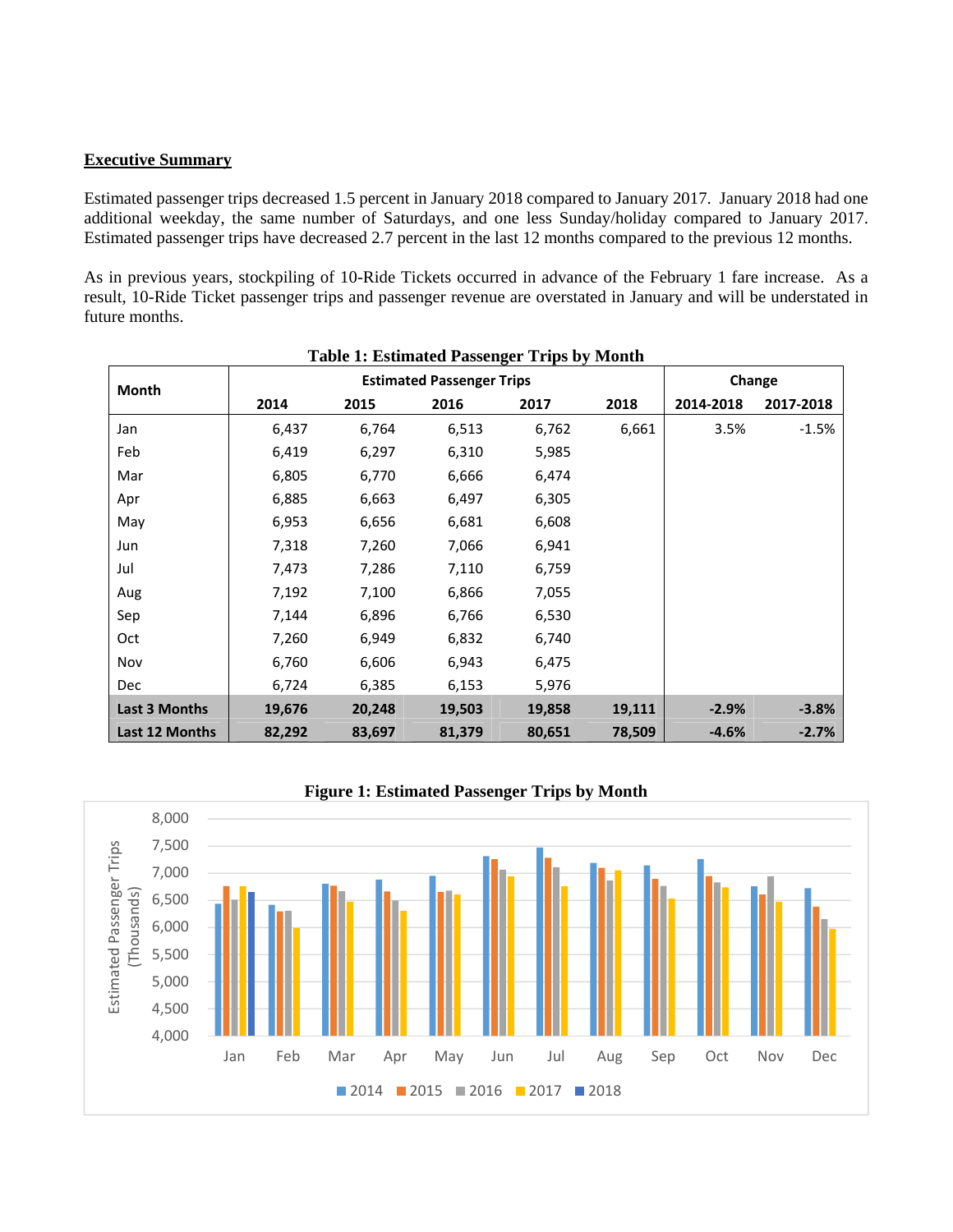For the 2018 budget year, Metra estimated total annual passenger trips to be 77.8 million. To track how well ridership is comparing to this budgeted amount, monthly estimates have been calculated by distributing the budgeted trips throughout the year based on the distribution in previous years. Unanticipated differences in holiday and special event travel are common explanations for variations between the monthly budget distribution and actual ridership. These effects are less pronounced at the quarterly and annual level. Table 2 shows the estimated monthly passenger trips compared to this distribution.

| Month              | <b>Estimated Passenger Trips (Thousands)</b><br><b>Budget (2018)</b> | <b>Actual (2018)</b> | Variance |
|--------------------|----------------------------------------------------------------------|----------------------|----------|
| Jan                | 6,800                                                                | 6,661                | $-2.1%$  |
| Feb                | 5,900                                                                |                      |          |
| Mar                | 6,200                                                                |                      |          |
| <b>1st Quarter</b> | 18,900                                                               |                      |          |
| Apr                | 6,400                                                                |                      |          |
| May                | 6,500                                                                |                      |          |
| Jun                | 6,600                                                                |                      |          |
| 2nd Quarter        | 19,500                                                               |                      |          |
| Jul                | 6,900                                                                |                      |          |
| Aug                | 7,000                                                                |                      |          |
| Sep                | 6,200                                                                |                      |          |
| 3rd Quarter        | 20,100                                                               |                      |          |
| Oct                | 6,900                                                                |                      |          |
| Nov                | 6,500                                                                |                      |          |
| Dec                | 5,900                                                                |                      |          |
| <b>4th Quarter</b> | 19,300                                                               |                      |          |
| Year-to-date       | 6,800                                                                | 6,661                | $-2.1%$  |
| <b>Total</b>       | 77,800                                                               |                      |          |

**Table 2: Estimated vs. Budget Passenger Trips**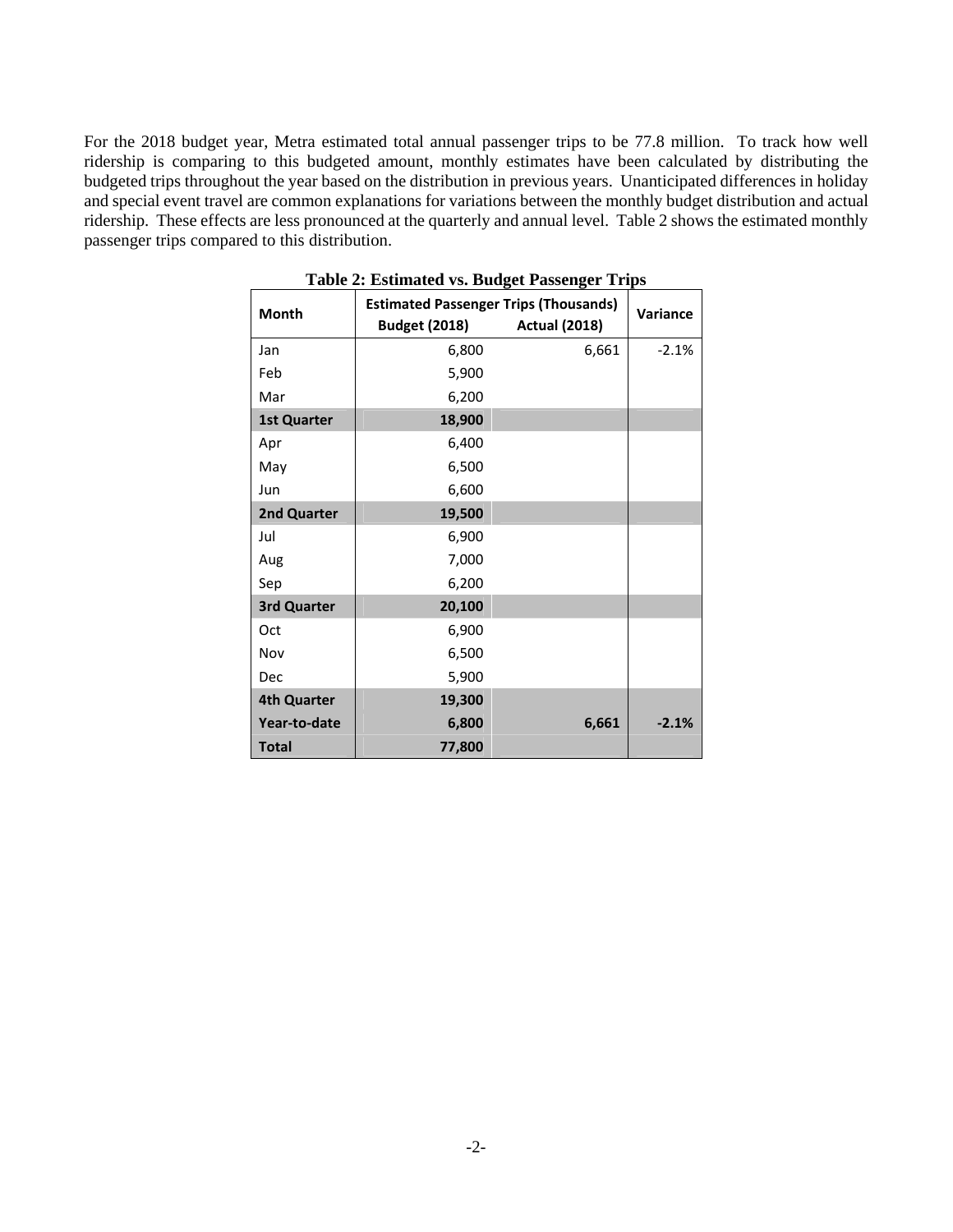## **Ridership**

Estimated ridership figures are based on the number of ticket sales multiplied by a standard ridership factor unique to each ticket type, in addition to the number of RTA Ride Free Permit passenger trips reported by conductors.

## **Estimated Passenger Trips by Line**

Table 3 shows estimated passenger trips by line for the current month, the last three months, and the last 12 months. Estimated passenger trips decreased by 3.8 percent in the last three months compared to the previous year, and decreased 2.7 percent in the last 12 months compared to the previous year.

| Table 5. Estimated I assenger Trips by Ellie |           |           |          |            |               |         |            |                       |          |  |  |
|----------------------------------------------|-----------|-----------|----------|------------|---------------|---------|------------|-----------------------|----------|--|--|
|                                              |           | January   |          |            | Last 3 Months |         |            | <b>Last 12 Months</b> |          |  |  |
| Line                                         | 2017      | 2018      | Change   | 2017       | 2018          | Change  | 2017       | 2018                  | Change   |  |  |
| <b>BNSF</b>                                  | 1,383,346 | 1,386,291 | 0.2%     | 4,044,966  | 3,946,537     | $-2.4%$ | 16,386,145 | 16,230,399            | $-1.0%$  |  |  |
| НC                                           | 64,669    | 63,219    | $-2.2\%$ | 184,315    | 177,609       | $-3.6%$ | 726,597    | 725,752               | $-0.1\%$ |  |  |
| MD-N                                         | 583,276   | 593,526   | 1.8%     | 1,722,407  | 1,680,003     | $-2.5%$ | 6,958,031  | 6,829,059             | $-1.9%$  |  |  |
| MD-W                                         | 536,728   | 525,766   | $-2.0%$  | 1,612,311  | 1,523,534     | $-5.5%$ | 6,625,298  | 6,338,854             | $-4.3%$  |  |  |
| <b>ME</b>                                    | 727,531   | 665,078   | -8.6%    | 2,114,046  | 1,943,521     | $-8.1%$ | 8,668,094  | 8,087,240             | $-6.7%$  |  |  |
| <b>NCS</b>                                   | 147,174   | 149,916   | 1.9%     | 426,289    | 418,366       | $-1.9%$ | 1,734,767  | 1,687,098             | $-2.7%$  |  |  |
| <b>RI</b>                                    | 677,361   | 657,100   | $-3.0%$  | 2,014,298  | 1,925,298     | $-4.4%$ | 8,128,245  | 7,903,327             | $-2.8%$  |  |  |
| <b>SWS</b>                                   | 215,587   | 213,163   | $-1.1\%$ | 624,231    | 610,914       | $-2.1%$ | 2,538,693  | 2,454,995             | $-3.3%$  |  |  |
| UP-N                                         | 789,735   | 780,979   | $-1.1\%$ | 2,265,408  | 2,182,477     | $-3.7%$ | 9,256,996  | 9,020,208             | $-2.6%$  |  |  |
| UP-NW                                        | 924,818   | 921,503   | $-0.4%$  | 2,754,156  | 2,670,207     | $-3.0%$ | 11,209,941 | 10,907,167            | $-2.7%$  |  |  |
| UP-W                                         | 711,518   | 704,013   | $-1.1%$  | 2,095,431  | 2,033,015     | $-3.0%$ | 8,418,298  | 8,324,978             | $-1.1%$  |  |  |
| <b>Total</b>                                 | 6,761,739 | 6,660,551 | $-1.5%$  | 19,857,855 | 19,111,481    | $-3.8%$ | 80,651,103 | 78,509,074            | $-2.7%$  |  |  |

#### **Table 3: Estimated Passenger Trips by Line**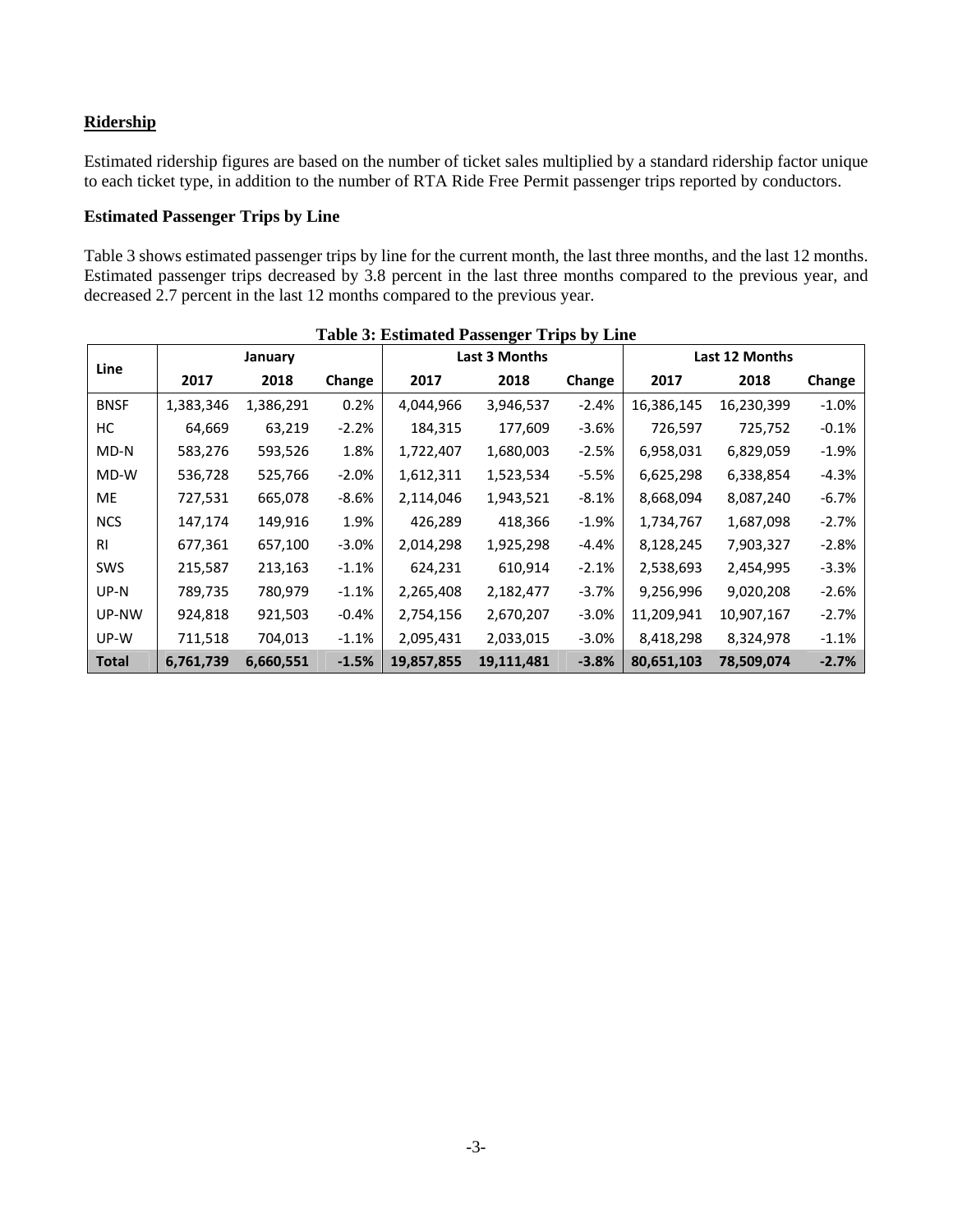## **Estimated Passenger Trips by Fare Zone Pair**

Table 4 shows estimated passenger trips by fare zone pair for the current month, the last three months, and the last 12 months. The long-term decline in No Zone Pair passenger trips is expected to continue as data collection improvements and the shift to the Ventra App cause fewer trips to be reported without a zone pair.

| <b>Zone Pair</b> |       | <b>January (Thousands)</b> |          |        | Last 3 Months |          |        | Last 12 Months |          |
|------------------|-------|----------------------------|----------|--------|---------------|----------|--------|----------------|----------|
|                  | 2017  | 2018                       | Change   | 2017   | 2018          | Change   | 2017   | 2018           | Change   |
| $A-A$            | 22    | 22                         | 2.2%     | 61     | 57            | $-7.0%$  | 266    | 239            | $-10.4%$ |
| $A - B$          | 522   | 509                        | $-2.6%$  | 1,452  | 1,397         | $-3.8%$  | 5,848  | 5,657          | $-3.3%$  |
| A-C              | 935   | 937                        | 0.1%     | 2,661  | 2,628         | $-1.2%$  | 10,751 | 10,584         | $-1.6%$  |
| A-D              | 1,144 | 1,133                      | $-1.0%$  | 3,254  | 3,192         | $-1.9%$  | 13,209 | 12,995         | $-1.6%$  |
| $A-E$            | 1,434 | 1,437                      | 0.2%     | 4,092  | 4,032         | $-1.5%$  | 16,677 | 16,453         | $-1.3%$  |
| $A-F$            | 869   | 865                        | $-0.4%$  | 2,475  | 2,424         | $-2.0%$  | 10,126 | 9,880          | $-2.4%$  |
| $A-G$            | 517   | 524                        | 1.5%     | 1,470  | 1,471         | 0.0%     | 6,050  | 6,023          | $-0.4%$  |
| $A-H$            | 427   | 420                        | $-1.6%$  | 1,240  | 1,195         | $-3.6%$  | 5,116  | 4,909          | $-4.0%$  |
| $A-I$            | 143   | 143                        | $-0.5%$  | 420    | 409           | $-2.6%$  | 1,722  | 1,655          | $-3.9%$  |
| $A-J$            | 26    | 25                         | $-4.3%$  | 76     | 72            | $-5.6%$  | 318    | 293            | $-7.8%$  |
| $A-K$            | 29    | 28                         | $-2.1%$  | 85     | 82            | $-3.6%$  | 346    | 331            | $-4.3%$  |
| $A-M$            | 7     | $\overline{7}$             | $-3.7%$  | 23     | 21            | $-8.7%$  | 103    | 89             | $-14.1%$ |
| Intermediate     | 222   | 206                        | $-7.0%$  | 622    | 580           | $-6.7%$  | 2,583  | 2,435          | $-5.7%$  |
| No Zone Pair     | 466   | 405                        | $-12.9%$ | 1,928  | 1,552         | $-19.5%$ | 7,535  | 6,966          | -7.6%    |
| <b>Total</b>     | 6,762 | 6,661                      | $-1.5%$  | 19,858 | 19,111        | $-3.8%$  | 80,651 | 78,509         | $-2.7%$  |

**Table 4: Estimated Passenger Trips by Fare Zone Pair**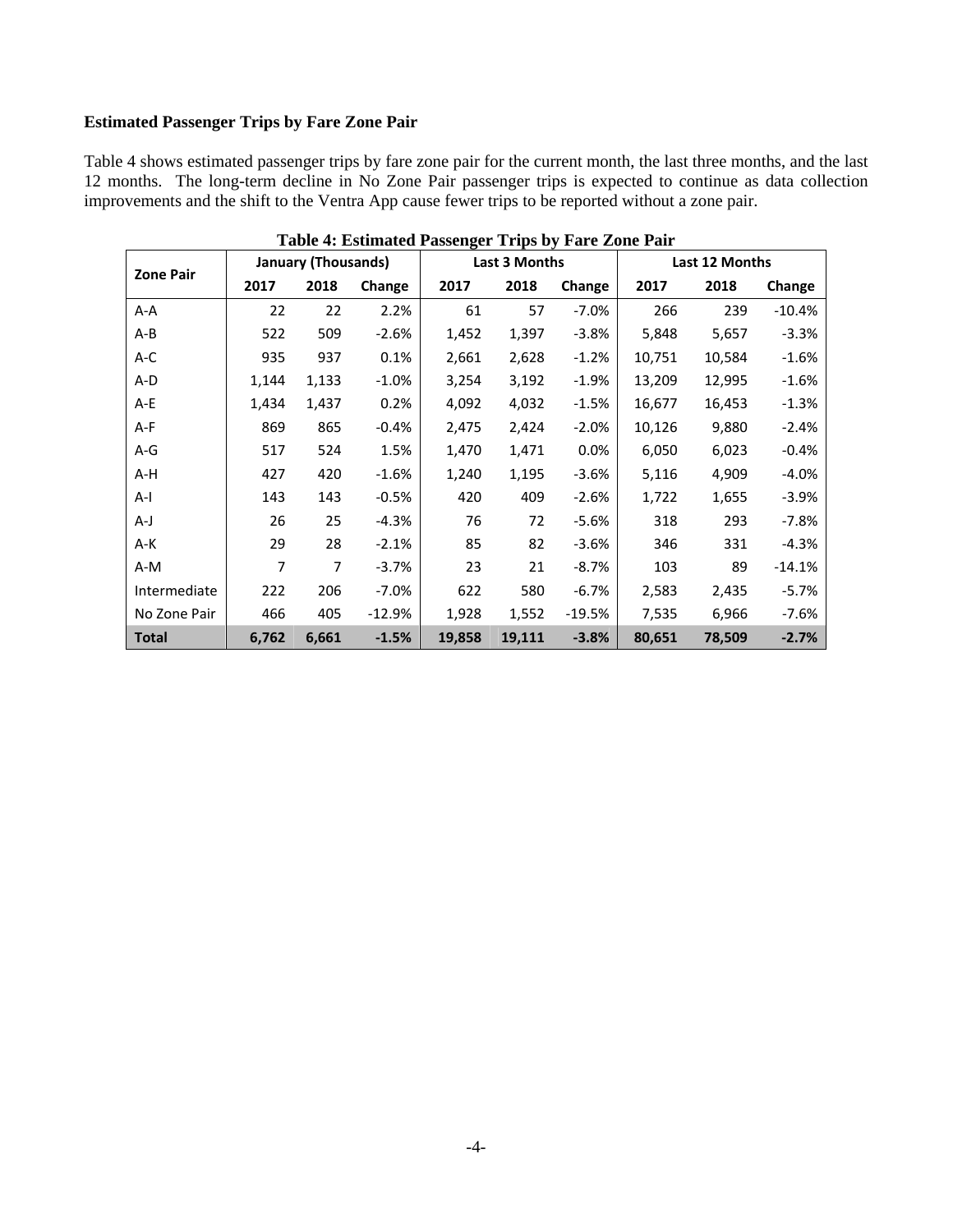## **Estimated Passenger Trips by Ticket Type**

Table 5 shows estimated passenger trips by ticket type for the current month, the last three months, and the last 12 months. Special event tickets and other data irregularities can affect month-to-month comparisons of passenger trips by ticket type:

- Stockpiling of 10-Ride Tickets occurred in advance of the 2017 and 2018 fare increases. As a result, 10- Ride Ticket passenger trips are overstated in January and are understated in subsequent months.
- The large decrease in special event passenger trips in November, the last three months, and the last 12 months compared to the previous year is due to the November 2016 Cubs Rally.

|                       |       |       | <b>January (Thousands)</b> |              |              | <b>Last 3 Months (Thousands)</b> |        |         |              |              |  |
|-----------------------|-------|-------|----------------------------|--------------|--------------|----------------------------------|--------|---------|--------------|--------------|--|
| <b>Ticket Type</b>    |       |       |                            | <b>Share</b> | <b>Share</b> |                                  |        |         | <b>Share</b> | <b>Share</b> |  |
|                       | 2017  | 2018  | Change                     | 2017         | 2018         | 2017                             | 2018   | Change  | 2017         | 2018         |  |
| <b>Monthly Pass</b>   | 3,983 | 3,666 | $-8.0%$                    | 58.8%        | 54.9%        | 11,678                           | 11,395 | $-2.4%$ | 58.9%        | 58.9%        |  |
| 10-Ride Ticket        | 1,867 | 2,118 | 13.5%                      | 27.6%        | 31.7%        | 4,725                            | 4,832  | 2.3%    | 23.8%        | 25.0%        |  |
| One-Way Ticket        | 635   | 625   | $-1.7%$                    | 9.4%         | 9.4%         | 2,161                            | 2,135  | $-1.2%$ | 10.9%        | 11.0%        |  |
| <b>Weekend Pass</b>   | 215   | 195   | $-9.2%$                    | 3.2%         | 2.9%         | 789                              | 773    | $-2.0%$ | 4.0%         | 4.0%         |  |
| <b>Special Passes</b> | 0     | 0     | $-39.0%$                   | 0.0%         | 0.0%         | 240                              | 0      | $-100%$ | 1.2%         | 0.0%         |  |
| RTA Ride Free Permit  | 73    | 69    | $-5.6%$                    | 1.1%         | 1.0%         | 227                              | 221    | $-2.8%$ | 1.1%         | 1.1%         |  |
| <b>Total</b>          | 6.773 | 6,673 | $-1.5%$                    |              |              | 19,822                           | 19,357 | $-2.3%$ |              |              |  |

|                       | Last 12 Months (Thousands) |        |          |              |              |  |  |  |  |
|-----------------------|----------------------------|--------|----------|--------------|--------------|--|--|--|--|
| <b>Ticket Type</b>    |                            |        |          | <b>Share</b> | <b>Share</b> |  |  |  |  |
|                       | 2017                       | 2018   | Change   | 2017         | 2018         |  |  |  |  |
| <b>Monthly Pass</b>   | 48,654                     | 45.820 | $-5.8%$  | 60.3%        | 58.4%        |  |  |  |  |
| 10-Ride Ticket        | 17,866                     | 18,915 | 5.9%     | 22.1%        | 24.1%        |  |  |  |  |
| One-Way Ticket        | 9,484                      | 9,198  | $-3.0%$  | 11.8%        | 11.7%        |  |  |  |  |
| <b>Weekend Pass</b>   | 3,361                      | 3,524  | 4.8%     | 4.2%         | 4.5%         |  |  |  |  |
| <b>Special Passes</b> | 338                        | 129    | $-61.9%$ | 0.4%         | 0.2%         |  |  |  |  |
| RTA Ride Free Permit  | 990                        | 932    | $-5.8%$  | 1.2%         | 1.2%         |  |  |  |  |
| <b>Total</b>          | 80,692                     | 78.517 | $-2.7%$  |              |              |  |  |  |  |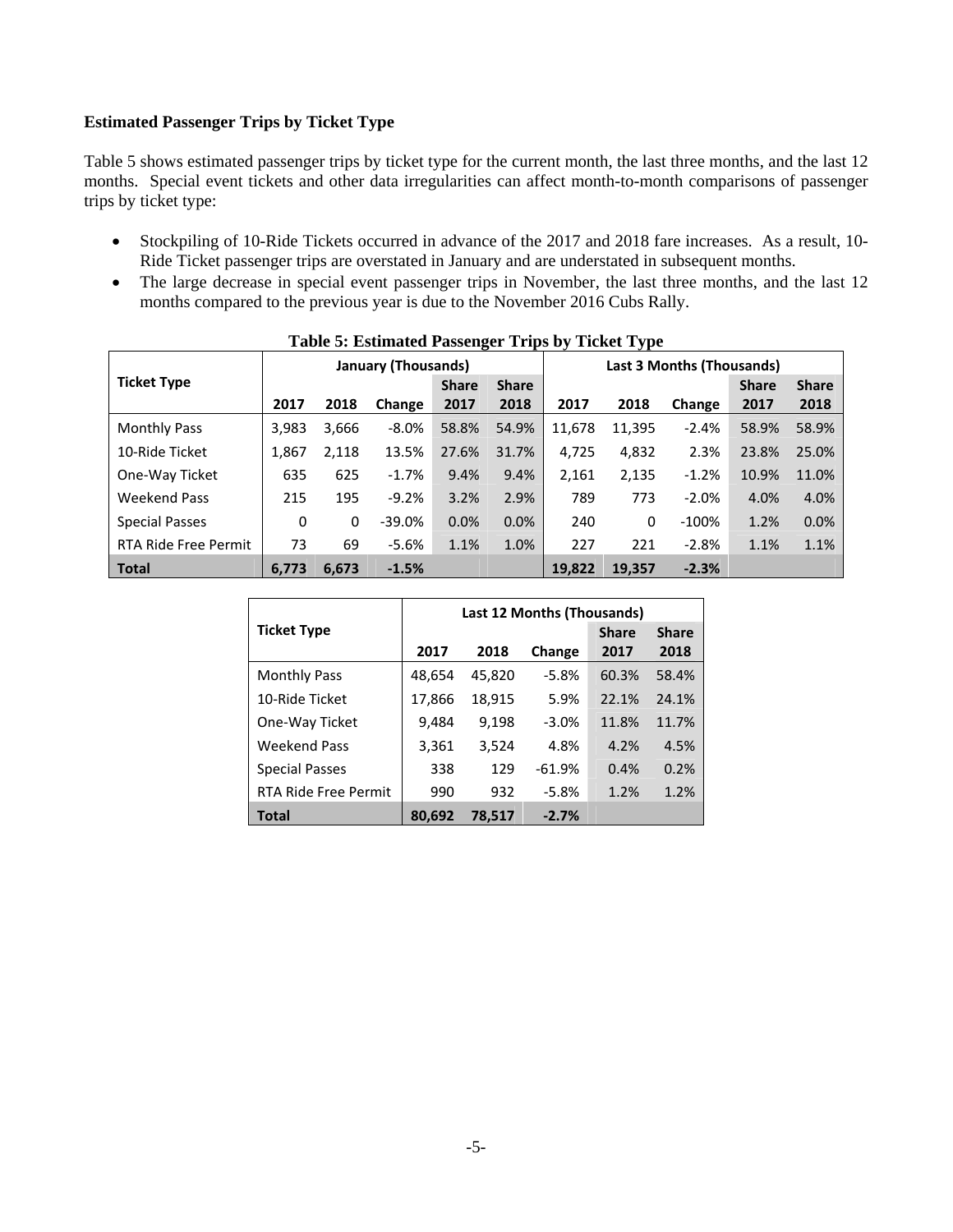## **Passenger Loads**

Table 6 shows the average daily passenger loads by service period for the current month, the last three months, and the last 12 months, derived from conductor counts. Average peak-peak direction passenger loads decreased by 1.9 percent compared to the previous year, and average total weekday passenger loads decreased by 1.5 percent in the same period.

| <b>Service Period</b>    | <b>January (Thousands)</b> |      |           |      | o<br>Last 3 Months<br>(Thousands) |         | Last 12 Months<br>(Thousands) |      |         |
|--------------------------|----------------------------|------|-----------|------|-----------------------------------|---------|-------------------------------|------|---------|
|                          | 2017                       | 2018 | Change    | 2017 | 2018                              | Change  | 2017                          | 2018 | Change  |
| Peak - Peak Direction    | 216                        | 213  | $-1.7%$   | 207  | 205                               | $-0.9%$ | 218                           | 215  | $-1.2%$ |
| Peak - Reverse Direction | 17                         | 19   | 9.5%      | 18   | 19                                | 4.3%    | 20                            | 20   | 0.6%    |
| Midday                   | 28                         | 28   | 1.4%      | 33   | 32                                | $-3.0%$ | 32                            | 32   | 0.7%    |
| Evening                  | 14                         | 14   | 0.3%      | 15   | 15                                | $-1.6%$ | 17                            | 16   | $-2.7%$ |
| Weekday                  | 275                        | 273  | $-0.6%$   | 273  | 271                               | $-0.9%$ | 287                           | 284  | $-1.0%$ |
| Saturday                 | 56                         | 49   | $-12.1%$  | 63   | 58                                | $-8.1%$ | 68                            | 65   | $-3.3%$ |
| Sunday                   | 31                         | 27   | $-10.6\%$ | 34   | 33                                | $-5.2%$ | 42                            | 41   | $-3.9%$ |

## **Table 6: Average Daily Passenger Loads**

## **RTA Ride Free Permit Free Trips**

Figure 2 shows the number of RTA Ride Free Permit passenger trips for the last five years. Trips are included in ridership estimates because Metra is eligible for reimbursement for the number provided.



## **Figure 2: RTA Ride Free Permit Passenger Trips**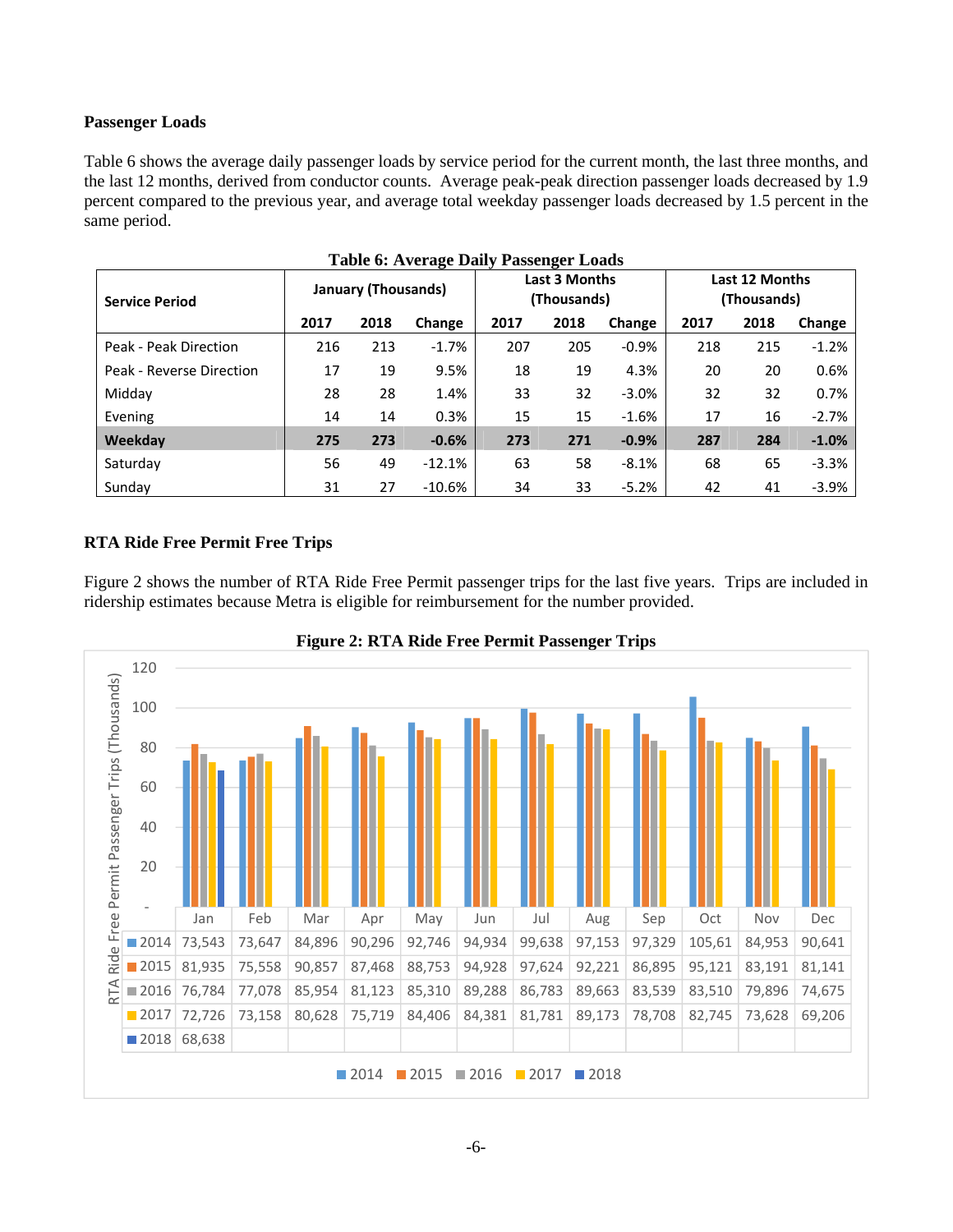## **Accessible Trips**

Figure 3 shows the number of trips provided using accessible equipment. Accessible equipment consists of bridge plates on the Metra Electric and wheelchair lifts on all other lines.





## **Bicycle Trips**

Figure 4 shows the number of trips provided where the passenger transported a bicycle.



**Figure 4: Bicycle Trips**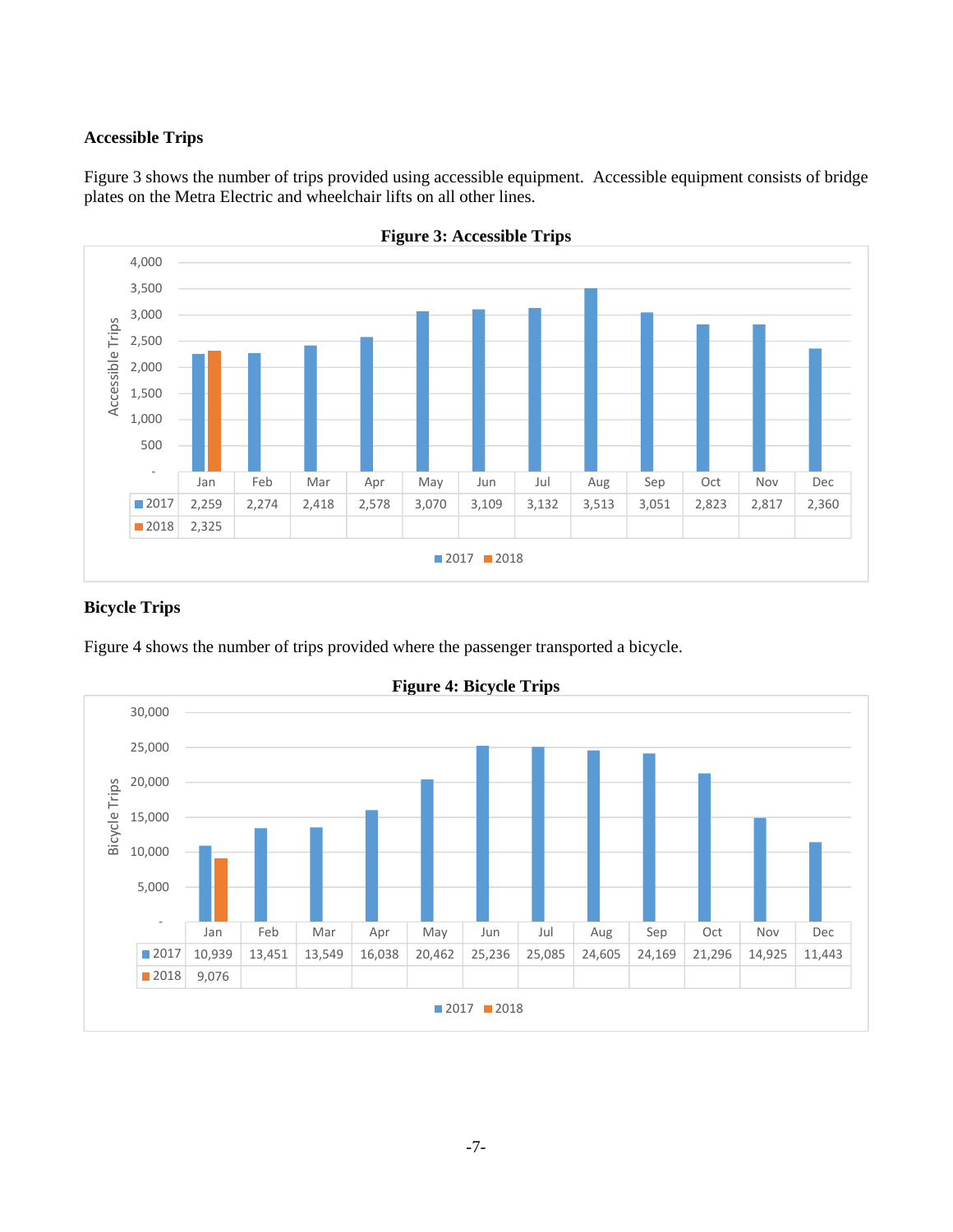#### **Ridership Influences**

Many different factors (such as the employment, gas prices, road construction, service changes, and special events) can influence ridership trends.

#### **Employment**

Figure 5 shows the number of persons employed in the six-county Chicago Region. The number of persons employed increased 0.4 percent in December 2017 compared to December 2016.





*Source: Illinois Department of Employment Security*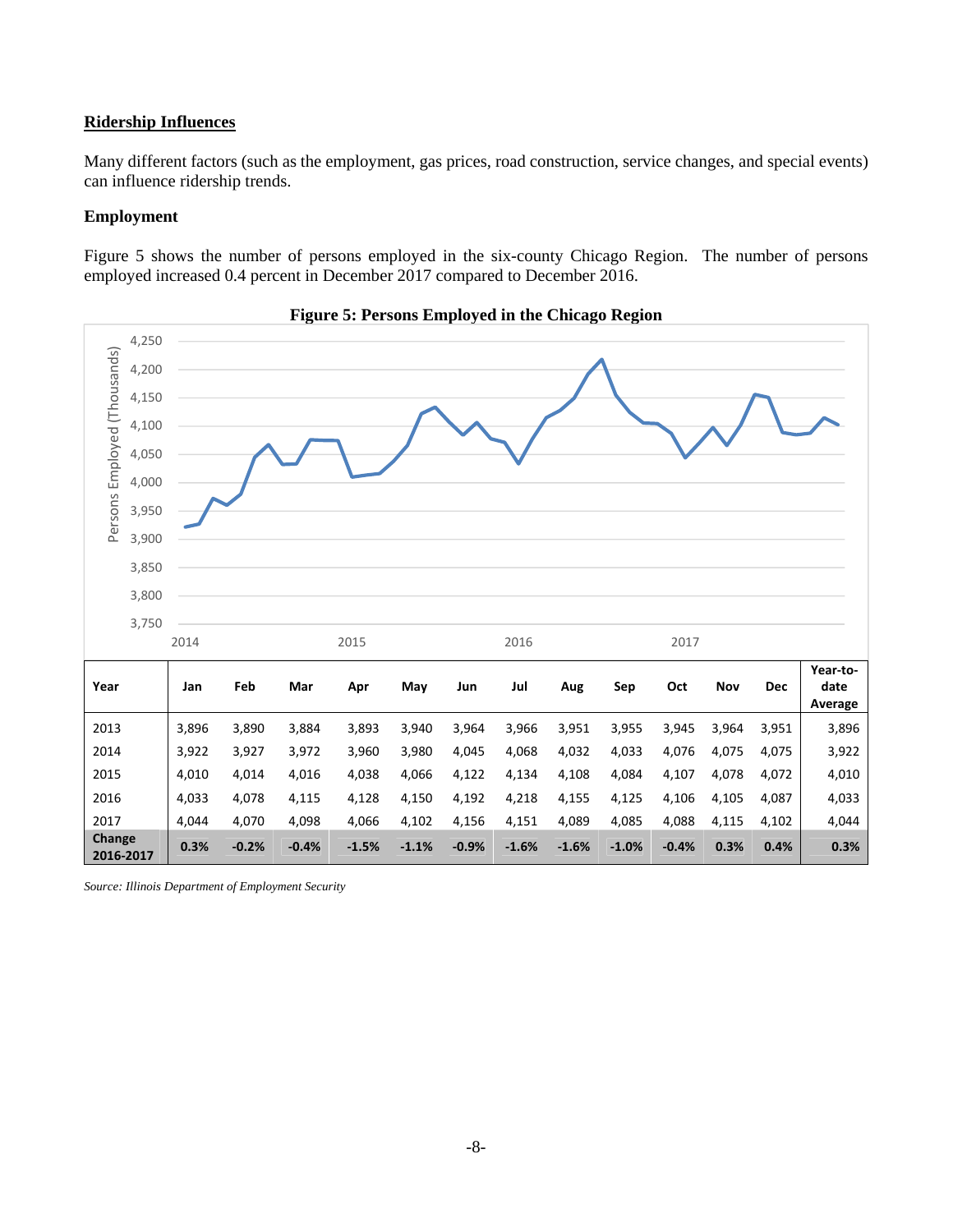## **Gas Prices**

Figure 6 shows the average price of unleaded regular gas for the Chicago-Gary-Kenosha area. The average price of a gallon of regular unleaded gas was \$2.69 in January 2018, \$0.24 higher compared to January 2017.



**Figure 6: Chicago Region Average Gas Prices** 

*Source: Bureau of Labor Statistics* 

## **Road Construction**

No new roadway construction projects of regional significance began in January. The following projects are either under construction or were recently completed:

• Jane Byrne Interchange Reconfiguration – In 2015, work began on a major reconfiguration of the Jane Byrne Interchange. Work is expected to continue through 2021.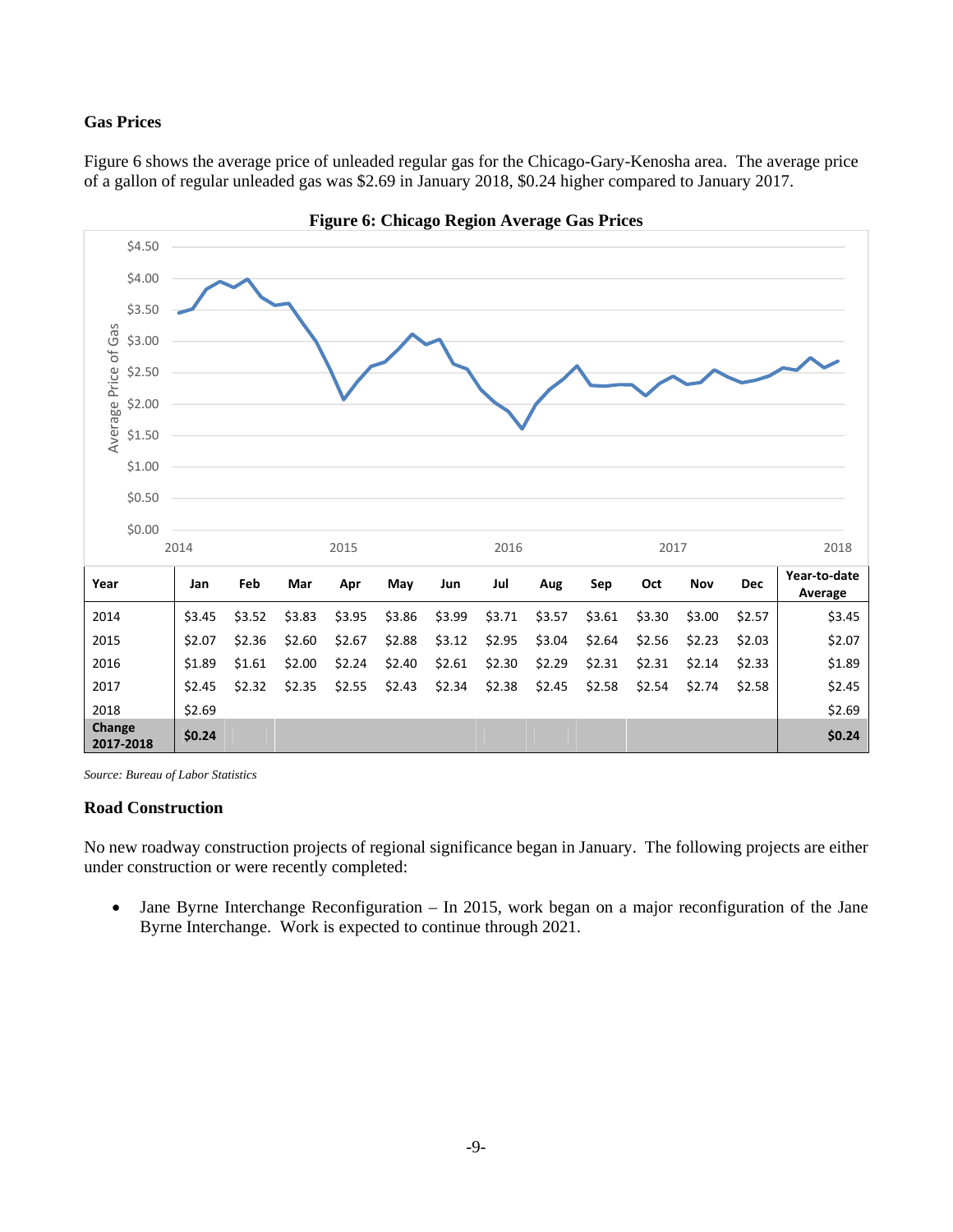## **Service Changes**

No service changes occurred in January.

## **Special Events and Promotions**

Metra added additional service for the Women's March Chicago (January 20).

Family Fares were in effect, and the Weekend Pass was valid for travel on Monday, January 1.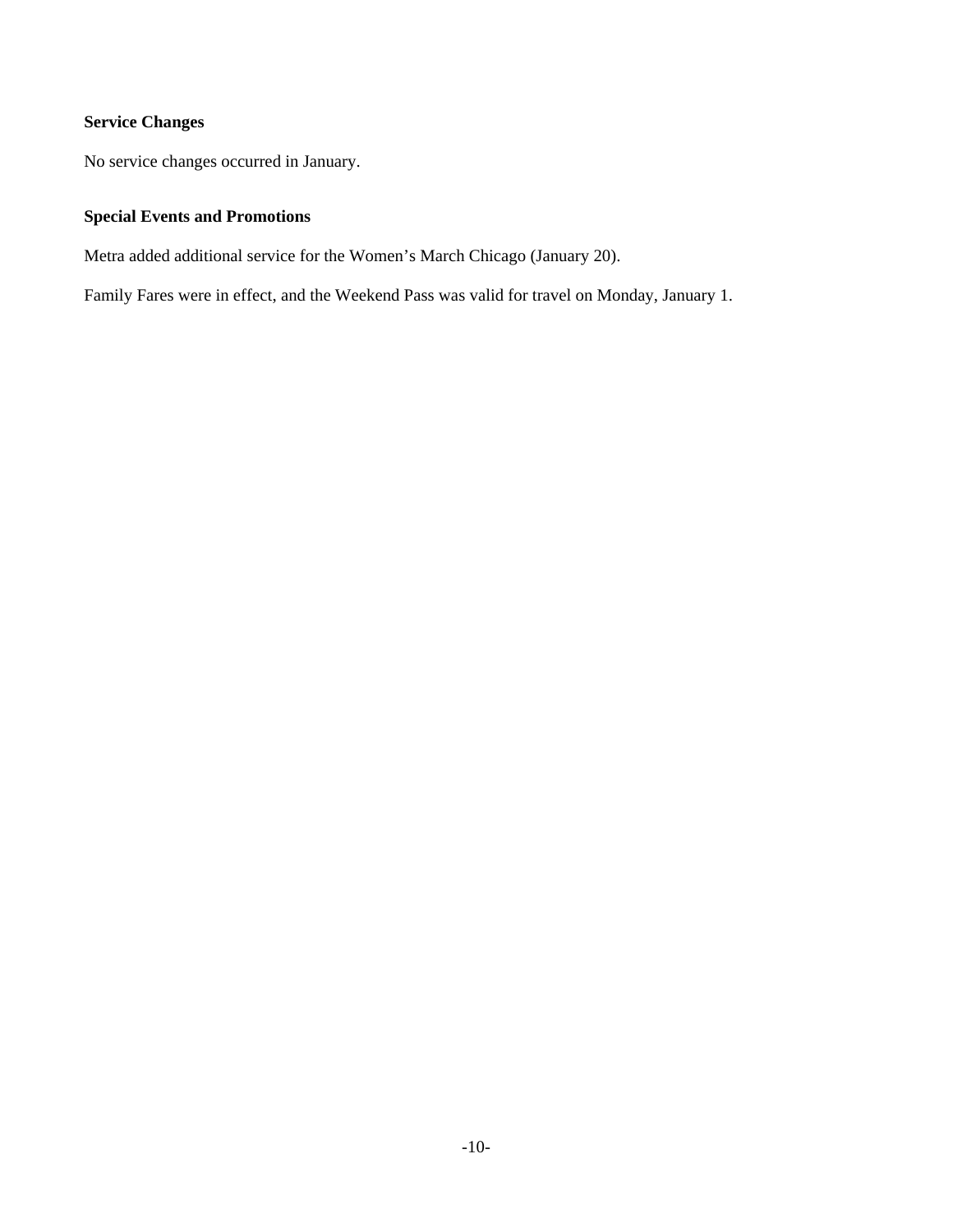## **Passenger Revenue and Ticket Sales**

Changes in fares, ticket policies, and ticket sales channels can affect passenger revenue and ticket sales trends:

- The Ventra App was introduced in November 2015, causing a long-term shift from ticket agent and conductor sales to sales through the app.
- Cash vending machines (previously present only on the Metra Electric Line) were eliminated in May 2017, causing a shift toward conductor sales on the Metra Electric Line.
- The Ticket by Mail program was eliminated in July 2017.

Special event tickets and other data irregularities can affect month-to-month comparisons of passenger revenue and ticket sales figures:

- Monthly passes are available on the Ventra App from the  $20<sup>th</sup>$  of the previous month to the  $5<sup>th</sup>$  of the month in which they are valid. In January 2018, the  $5<sup>th</sup>$  of the month fell on the Friday before many commuters returned to work from the holidays. As a result, monthly pass sales in January 2018 were atypically low.
- Stockpiling of 10-Ride Tickets occurred in advance of the 2017 and 2018 fare increases. As a result, 10- Ride Ticket passenger revenue and ticket sales is overstated in January and is understated in subsequent months.
- The large increase in special event passenger revenue and ticket sales in the last three months and the last 12 months compared to the previous year is due to the November 2016 Cubs Rally.

## **Passenger Revenue**

Table 7 shows passenger revenue by line for the current month, the last three months, and the last 12 months.

| Table 7. I assenger incremed by Ellie |          |                            |         |          |                                  |         |           |                            |         |  |  |
|---------------------------------------|----------|----------------------------|---------|----------|----------------------------------|---------|-----------|----------------------------|---------|--|--|
| Line                                  |          | <b>January (Thousands)</b> |         |          | <b>Last 3 Months (Thousands)</b> |         |           | Last 12 Months (Thousands) |         |  |  |
|                                       | 2017     | 2018                       | Change  | 2017     | 2018                             | Change  | 2017      | 2018                       | Change  |  |  |
| <b>BNSF</b>                           | \$6,146  | \$6,621                    | 7.7%    | \$17,782 | \$18,652                         | 4.9%    | \$72,062  | \$76,124                   | 5.6%    |  |  |
| НC                                    | \$305    | \$317                      | 4.1%    | \$855    | \$883                            | 3.2%    | \$3,365   | \$3,597                    | 6.9%    |  |  |
| MD-N                                  | \$2,617  | \$2,855                    | 9.1%    | \$7,622  | \$7,969                          | 4.6%    | \$30,855  | \$32,239                   | 4.5%    |  |  |
| MD-W                                  | \$2,408  | \$2,536                    | 5.3%    | \$7,118  | \$7,208                          | 1.3%    | \$29,401  | \$29,778                   | 1.3%    |  |  |
| <b>ME</b>                             | \$2,869  | \$2,814                    | $-1.9%$ | \$8,287  | \$8,169                          | $-1.4%$ | \$34,021  | \$33,881                   | $-0.4%$ |  |  |
| <b>NCS</b>                            | \$760    | \$828                      | 9.0%    | \$2,164  | \$2,281                          | 5.4%    | \$8,845   | \$9,131                    | 3.2%    |  |  |
| <b>RI</b>                             | \$2,827  | \$2,944                    | 4.1%    | \$8,315  | \$8,528                          | 2.6%    | \$33,646  | \$34,886                   | 3.7%    |  |  |
| <b>SWS</b>                            | \$896    | \$953                      | 6.4%    | \$2,570  | \$2,702                          | 5.1%    | \$10,443  | \$10,822                   | 3.6%    |  |  |
| UP-N                                  | \$3,083  | \$3,278                    | 6.3%    | \$8,785  | \$9,098                          | 3.6%    | \$36,021  | \$37,579                   | 4.3%    |  |  |
| UP-NW                                 | \$4,229  | \$4,526                    | 7.0%    | \$12,462 | \$12,966                         | 4.0%    | \$50,933  | \$52,534                   | 3.1%    |  |  |
| UP-W                                  | \$3,125  | \$3,317                    | 6.1%    | \$9,118  | \$9,465                          | 3.8%    | \$36,763  | \$38,661                   | 5.2%    |  |  |
| <b>Total</b>                          | \$29,266 | \$30,989                   | 5.9%    | \$85,080 | \$87,921                         | 3.3%    | \$346,355 | \$359,232                  | 3.7%    |  |  |

| <b>Table 7: Passenger Revenue by Line</b> |  |
|-------------------------------------------|--|
|-------------------------------------------|--|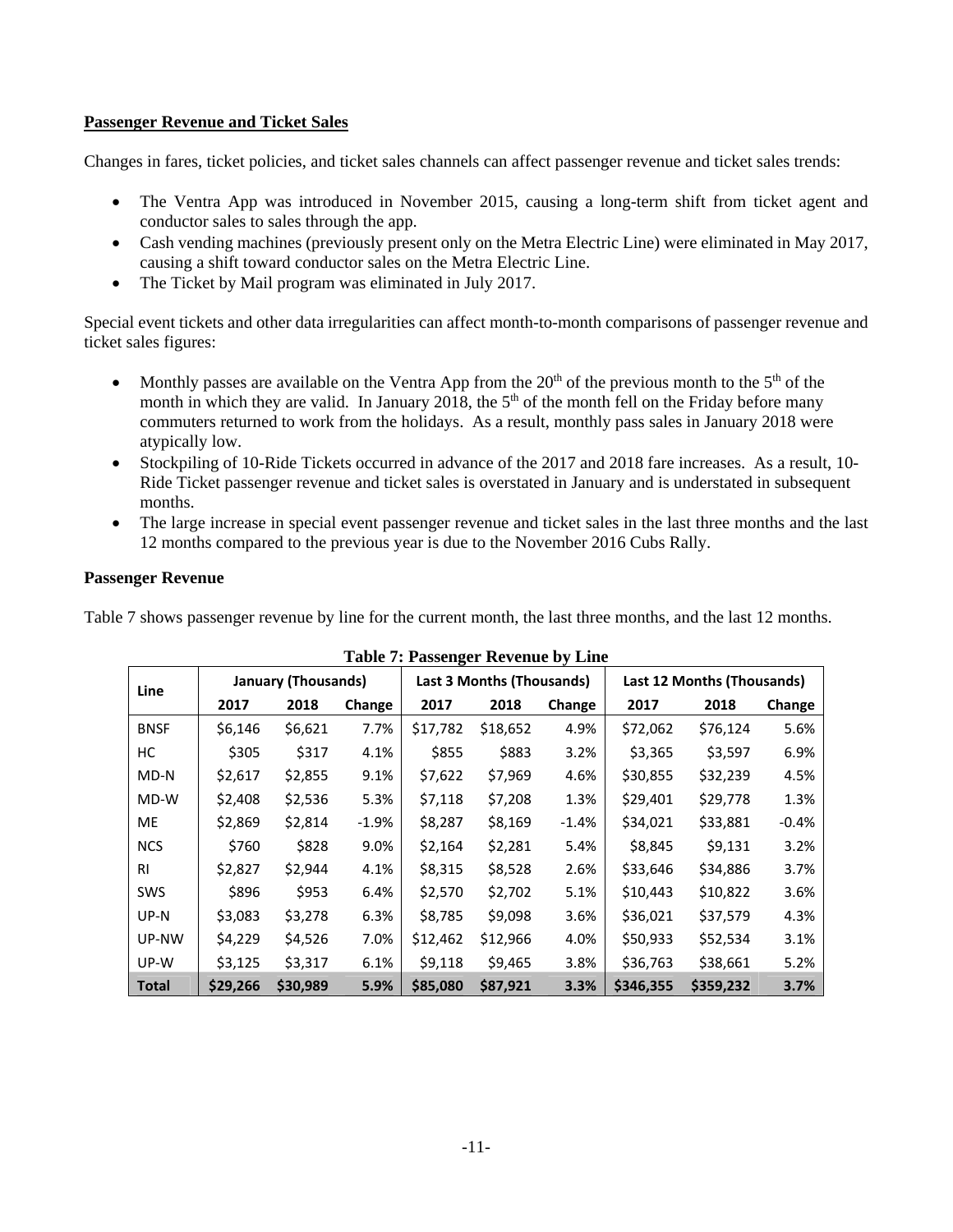Table 8 shows passenger revenue by ticket type for the current month, the last three months, and the last 12 months.

|                       |          |          | Table 6. I assenger incremed by Ticket Type<br><b>January (Thousands)</b> |              | <b>Last 3 Months (Thousands)</b> |          |          |          |              |              |
|-----------------------|----------|----------|---------------------------------------------------------------------------|--------------|----------------------------------|----------|----------|----------|--------------|--------------|
| <b>Ticket Type</b>    |          |          |                                                                           | <b>Share</b> | <b>Share</b>                     |          |          |          | <b>Share</b> | <b>Share</b> |
|                       | 2017     | 2018     | Change                                                                    | 2017         | 2018                             | 2017     | 2018     | Change   | 2017         | 2018         |
| <b>Monthly Pass</b>   | \$15,422 | \$15,191 | $-1.5%$                                                                   | 52.6%        | 48.9%                            | \$45,187 | \$44,793 | $-0.9%$  | 53.2%        | 51.0%        |
| 10-Ride Ticket        | \$9,547  | \$11,438 | 19.8%                                                                     | 32.6%        | 36.8%                            | \$24.213 | \$27,964 | 15.5%    | 28.5%        | 31.8%        |
| One-Way Ticket        | \$3,658  | \$3,791  | 3.6%                                                                      | 12.5%        | 12.2%                            | \$12,530 | \$12,582 | 0.4%     | 14.7%        | 14.3%        |
| Weekend Pass          | \$671    | \$624    | $-7.0%$                                                                   | 2.3%         | 2.0%                             | \$2,476  | \$2,510  | 1.4%     | 2.9%         | 2.9%         |
| <b>Special Passes</b> | \$0      | \$0      | $-50.0\%$                                                                 | 0.0%         | 0.0%                             | \$550    | \$0      | $-100\%$ | 0.6%         | 0.0%         |
| <b>Total</b>          | \$29,298 | \$31.044 | 6.0%                                                                      |              |                                  | \$84,956 | \$87.848 | 3.4%     |              |              |

**Table 8: Passenger Revenue by Ticket Type** 

|                       | Last 12 Months (Thousands) |           |          |              |              |  |  |  |  |
|-----------------------|----------------------------|-----------|----------|--------------|--------------|--|--|--|--|
| <b>Ticket Type</b>    |                            |           |          | <b>Share</b> | <b>Share</b> |  |  |  |  |
|                       | 2017                       | 2018      | Change   | 2017         | 2018         |  |  |  |  |
| <b>Monthly Pass</b>   | \$188,515                  | \$189,777 | 0.7%     | 54.4%        | 52.8%        |  |  |  |  |
| 10-Ride Ticket        | \$91,698                   | \$102,236 | 11.5%    | 26.5%        | 28.5%        |  |  |  |  |
| One-Way Ticket        | \$54,832                   | \$55,598  | 1.4%     | 15.8%        | 15.5%        |  |  |  |  |
| <b>Weekend Pass</b>   | \$10,654                   | \$11,208  | 5.2%     | 3.1%         | 3.1%         |  |  |  |  |
| <b>Special Passes</b> | \$849                      | \$471     | $-44.5%$ | 0.2%         | 0.1%         |  |  |  |  |
| <b>Total</b>          | \$346,548                  | \$359,289 | 3.7%     |              |              |  |  |  |  |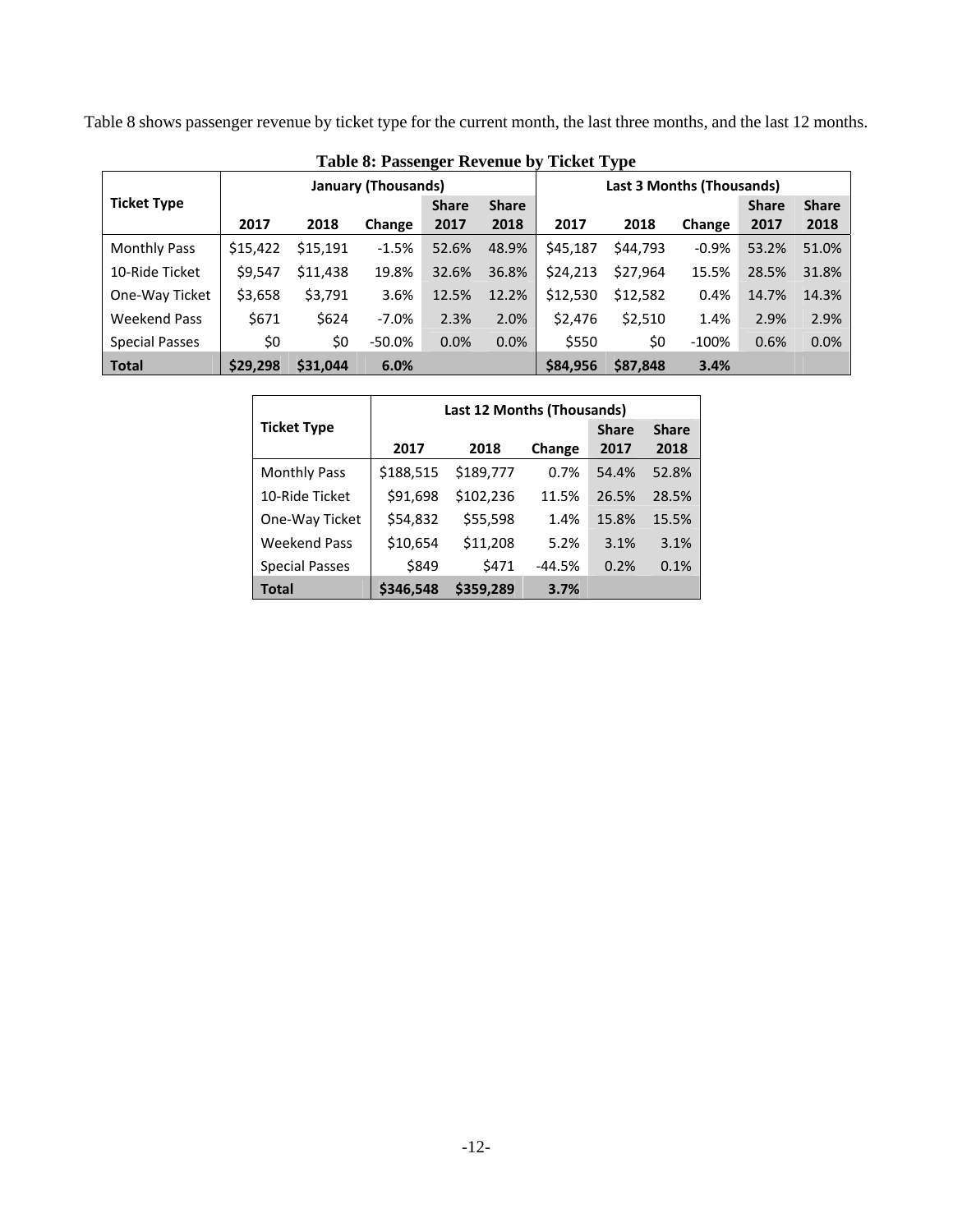Table 9 shows passenger revenue by ticket type and sales channel for the current month 2017 and 2018.

|                         | <b>Monthly Pass (Thousands)</b> | 10-Ride Ticket (Thousands)        |          |                      |                      |         |          |                                                     |                      |                      |
|-------------------------|---------------------------------|-----------------------------------|----------|----------------------|----------------------|---------|----------|-----------------------------------------------------|----------------------|----------------------|
| <b>Sales Channel</b>    | 2017                            | 2018                              | Change   | <b>Share</b><br>2017 | <b>Share</b><br>2018 | 2017    | 2018     | Change                                              | <b>Share</b><br>2017 | <b>Share</b><br>2018 |
| <b>Commuter Benefit</b> | \$4,956                         | \$4,991                           | 0.7%     | 32.1%                | 32.9%                | \$606   | \$659    | 8.7%                                                | 6.3%                 | 5.8%                 |
| Conductor               |                                 |                                   |          | 0.0%                 | 0.0%                 |         |          |                                                     | 0.0%                 | 0.0%                 |
| Internet                | \$408                           | \$484                             | 18.7%    | 2.6%                 | 3.2%                 | \$93    | \$110    | 17.4%                                               | 1.0%                 | 1.0%                 |
| Mail                    | \$529                           |                                   | $-100%$  | 3.4%                 | 0.0%                 | \$0     |          |                                                     | 0.0%                 | 0.0%                 |
| <b>Ticket Agent</b>     | \$5,004                         | \$4,663                           | $-6.8%$  | 32.5%                | 30.7%                | \$3,516 | \$3,809  | 8.3%                                                | 36.8%                | 33.3%                |
| <b>Vending Machine</b>  | \$807                           | \$572                             | $-29.1%$ | 5.2%                 | 3.8%                 | \$811   | \$386    | $-52.5%$                                            | 8.5%                 | 3.4%                 |
| Ventra App              | \$3,718                         | \$4,481                           | 20.5%    | 24.1%                | 29.5%                | \$4,520 | \$6,475  | 43.2%                                               | 47.3%                | 56.6%                |
| <b>Total</b>            | \$15,422                        | \$15,191                          | $-1.5%$  |                      |                      | \$9,547 | \$11,438 | 19.8%                                               |                      |                      |
|                         |                                 |                                   |          |                      |                      |         |          |                                                     |                      |                      |
|                         |                                 | <b>One-Way Ticket (Thousands)</b> |          |                      |                      |         |          | <b>Weekend, Special, Ravinia Passes (Thousands)</b> |                      |                      |
| <b>Sales Channel</b>    | 2017                            | 2018                              | Change   | <b>Share</b><br>2017 | <b>Share</b><br>2018 | 2017    | 2018     | Change                                              | <b>Share</b><br>2017 | <b>Share</b><br>2018 |
| Commuter Benefit        |                                 |                                   |          | 0.0%                 | 0.0%                 |         |          |                                                     | 0.0%                 | 0.0%                 |
| Conductor               | \$918                           | \$864                             | $-6.0%$  | 25.1%                | 22.8%                | \$420   | \$353    | $-16.0%$                                            | 61.0%                | 56.5%                |
| Internet                |                                 |                                   |          | 0.0%                 | 0.0%                 |         |          |                                                     | 0.0%                 | 0.0%                 |
| Mail                    |                                 |                                   |          | 0.0%                 | 0.0%                 |         |          |                                                     | 0.0%                 | 0.0%                 |
| <b>Ticket Agent</b>     | \$1,239                         | \$1,110                           | $-10.4%$ | 33.9%                | 29.3%                | \$86    | \$72     | $-16.6%$                                            | 12.5%                | 11.5%                |
| <b>Vending Machine</b>  | \$240                           | \$122                             | $-49.2%$ | 6.6%                 | 3.2%                 | \$27    | \$15     | $-43.6%$                                            | 3.9%                 | 2.4%                 |
| Ventra App              | \$1,260                         | \$1,695                           | 34.5%    | 34.4%                | 44.7%                | \$155   | \$184    | 19.0%                                               | 22.5%                | 29.5%                |

| Table 9: Passenger Revenue by Ticket Type and Sales Channel (Current Month) |  |
|-----------------------------------------------------------------------------|--|

|                        |          | All Ticket Types (Thousands) |          |                      |                      |  |  |  |  |
|------------------------|----------|------------------------------|----------|----------------------|----------------------|--|--|--|--|
| <b>Sales Channel</b>   | 2017     | 2018                         | Change   | <b>Share</b><br>2017 | <b>Share</b><br>2018 |  |  |  |  |
| Commuter Benefit       | \$5,561  | \$5,650                      | 1.6%     | 19.0%                | 18.2%                |  |  |  |  |
| Conductor              | \$1,338  | \$1,216                      | $-9.1%$  | 4.6%                 | 3.9%                 |  |  |  |  |
| Internet               | \$501    | \$594                        | 18.5%    | 1.7%                 | 1.9%                 |  |  |  |  |
| Mail                   | \$529    |                              | $-100%$  | 1.8%                 | 0.0%                 |  |  |  |  |
| Ticket Agent           | \$9,845  | \$9,654                      | $-1.9%$  | 33.6%                | 31.1%                |  |  |  |  |
| <b>Vending Machine</b> | \$1,886  | \$1,095                      | $-41.9%$ | 6.4%                 | 3.5%                 |  |  |  |  |
| Ventra App             | \$9,653  | \$12,835                     | 33.0%    | 32.9%                | 41.3%                |  |  |  |  |
| <b>Total</b>           | \$29,314 | \$31.044                     | 5.9%     |                      |                      |  |  |  |  |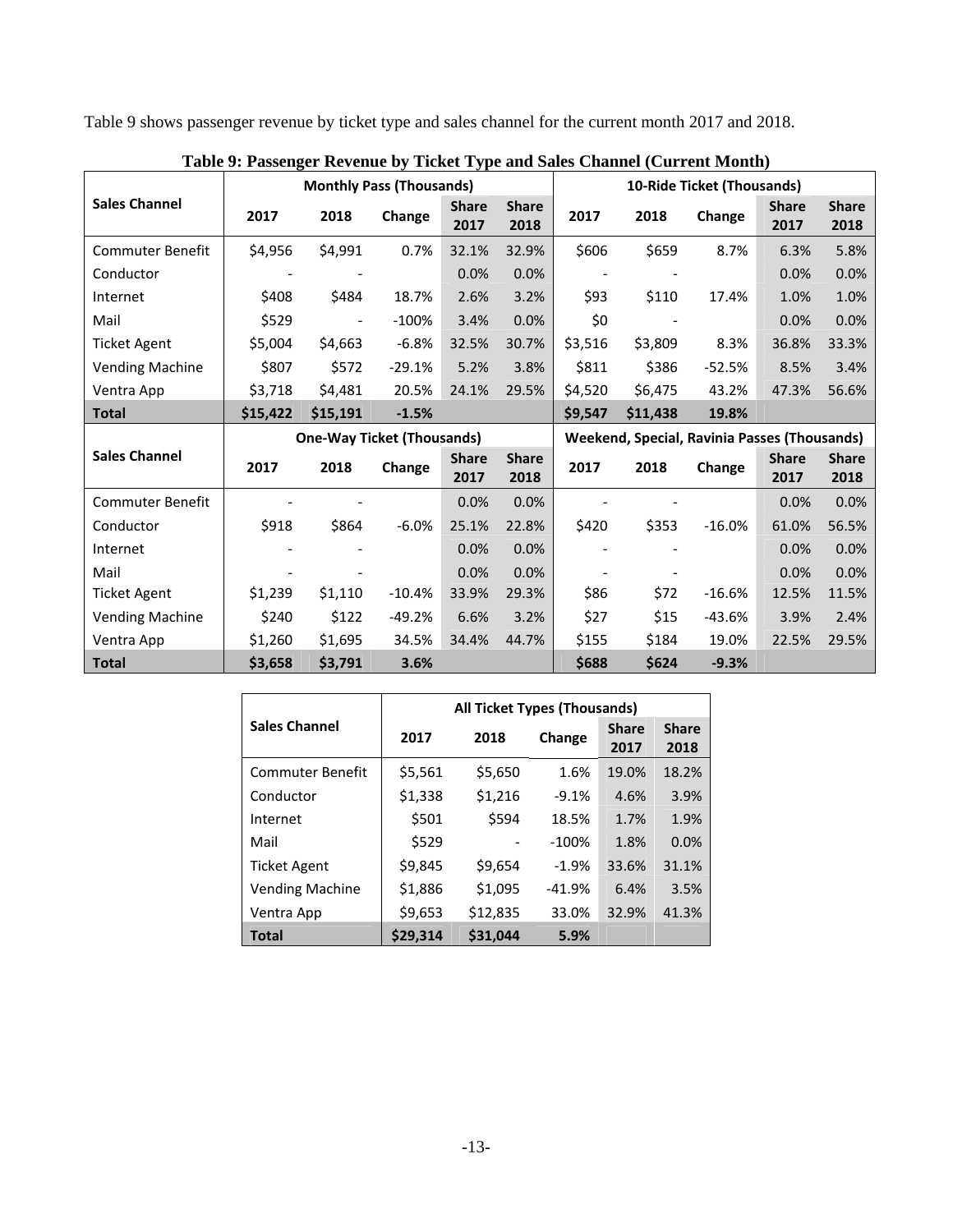## **Ticket Sales**

Table 10 shows ticket sales by ticket type for the current month, the last three months, and the last 12 months. Monthly Pass sales decreased by 8.0 percent in the current month compared to the previous year, while 10-Ride ticket sales increased by 13.5 percent in the same period.

| Table 10: Ticket Sales by Ticket Type |                     |       |          |              |              |       |                           |         |              |              |  |  |
|---------------------------------------|---------------------|-------|----------|--------------|--------------|-------|---------------------------|---------|--------------|--------------|--|--|
|                                       | January (Thousands) |       |          |              |              |       | Last 3 Months (Thousands) |         |              |              |  |  |
| <b>Ticket Type</b>                    |                     |       |          | <b>Share</b> | <b>Share</b> |       |                           |         | <b>Share</b> | <b>Share</b> |  |  |
|                                       | 2017                | 2018  | Change   | 2017         | 2018         | 2017  | 2018                      | Change  | 2017         | 2018         |  |  |
| Monthly Pass                          | 93                  | 85    | $-8.0%$  | 9.3%         | 8.5%         | 272   | 252                       | $-7.3%$ | 8.1%         | 8.0%         |  |  |
| 10-Ride Ticket                        | 187                 | 212   | 13.5%    | 18.7%        | 21.2%        | 473   | 517                       | 9.5%    | 14.1%        | 16.4%        |  |  |
| One-Way Ticket                        | 635                 | 625   | $-1.7%$  | 63.5%        | 62.5%        | 2,161 | 2,066                     | $-4.4%$ | 64.7%        | 65.5%        |  |  |
| <b>Weekend Pass</b>                   | 86                  | 78    | $-9.2%$  | 8.6%         | 7.8%         | 316   | 321                       | 1.6%    | 9.4%         | 10.2%        |  |  |
| <b>Special Passes</b>                 | 0                   | 0     | $-39.0%$ | 0.0%         | 0.0%         | 120   | 0                         | $-100%$ | 3.6%         | 0.0%         |  |  |
| <b>Total</b>                          | 1.001               | 1.000 | $-0.1%$  |              |              | 3.341 | 3.156                     | $-5.5%$ |              |              |  |  |

|                       | <b>Last 12 Months (Thousands)</b> |        |          |              |              |  |  |  |
|-----------------------|-----------------------------------|--------|----------|--------------|--------------|--|--|--|
| <b>Ticket Type</b>    |                                   |        |          | <b>Share</b> | <b>Share</b> |  |  |  |
|                       | 2017                              | 2018   | Change   | 2017         | 2018         |  |  |  |
| <b>Monthly Pass</b>   | 1,131                             | 1,066  | $-5.8%$  | 8.1%         | 7.8%         |  |  |  |
| 10-Ride Ticket        | 1,787                             | 1,892  | 5.9%     | 12.9%        | 13.9%        |  |  |  |
| One-Way Ticket        | 9,484                             | 9,198  | $-3.0%$  | 68.3%        | 67.5%        |  |  |  |
| <b>Weekend Pass</b>   | 1,345                             | 1,410  | 4.8%     | 9.7%         | 10.4%        |  |  |  |
| <b>Special Passes</b> | 143                               | 53     | $-62.8%$ | 1.0%         | 0.4%         |  |  |  |
| Total                 | 13,890                            | 13,618 | $-2.0%$  |              |              |  |  |  |

Tables 11 details ticket sales by line and ticket type.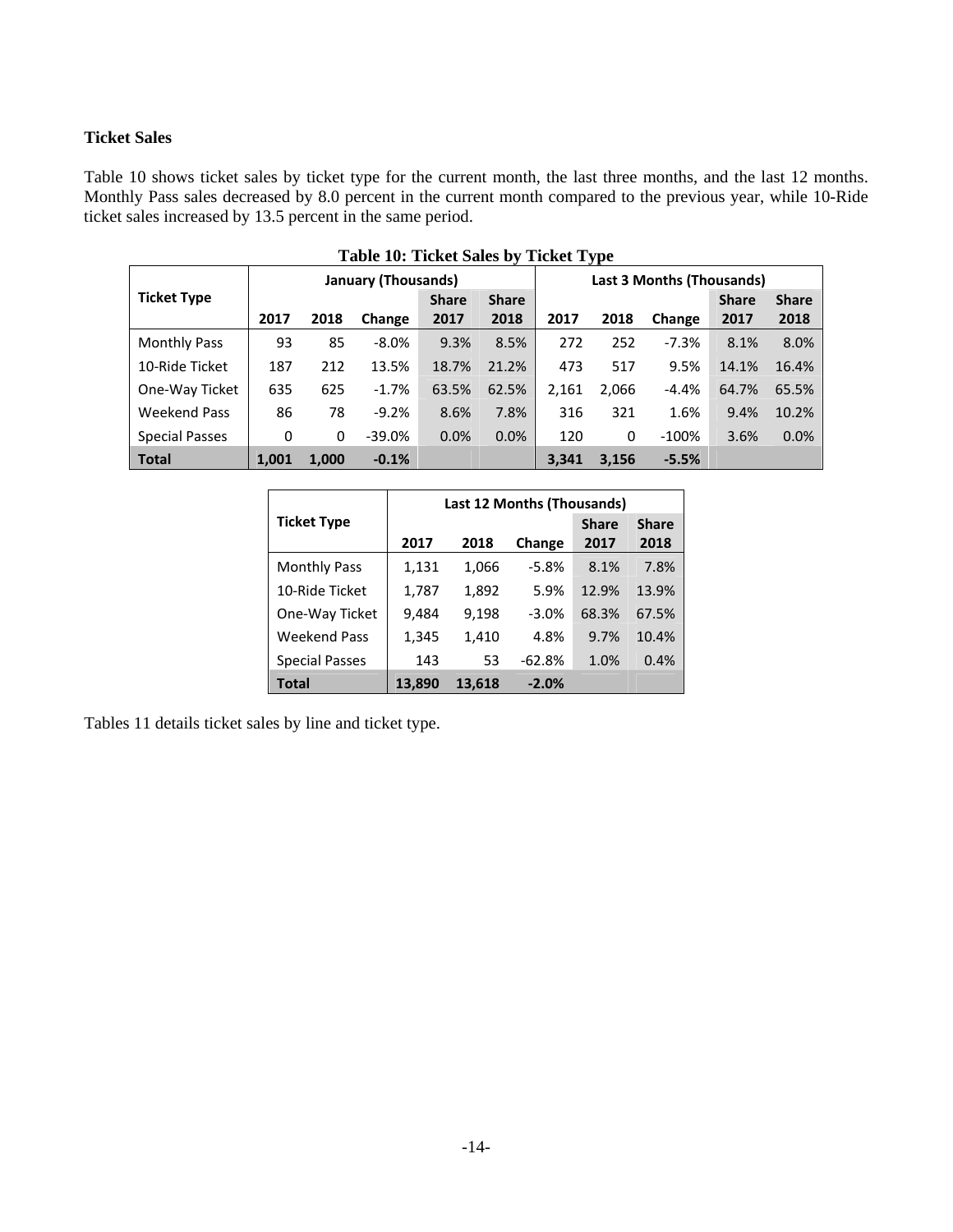|                | <b>Monthly Pass</b>                                 |         |          | 10-Ride Ticket |                                                     |         |          |  |
|----------------|-----------------------------------------------------|---------|----------|----------------|-----------------------------------------------------|---------|----------|--|
| Line           | 2017                                                | 2018    | Change   | Line           | 2017                                                | 2018    | Change   |  |
| <b>BNSF</b>    | 20,433                                              | 19,141  | $-6.3%$  | <b>BNSF</b>    | 36,702                                              | 42,974  | 17.1%    |  |
| HC             | 1,109                                               | 1,017   | $-8.3%$  | HC             | 1,452                                               | 1,645   | 13.3%    |  |
| $MD-N$         | 7,166                                               | 6,633   | $-7.4%$  | MD-N           | 18,851                                              | 22,178  | 17.6%    |  |
| MD-W           | 7,423                                               | 6,825   | $-8.1%$  | MD-W           | 12,995                                              | 14,881  | 14.5%    |  |
| ME             | 9,616                                               | 8,287   | $-13.8%$ | ME             | 18,284                                              | 18,738  | 2.5%     |  |
| <b>NCS</b>     | 2,174                                               | 1,992   | $-8.4%$  | <b>NCS</b>     | 4,133                                               | 5,034   | 21.8%    |  |
| <b>RI</b>      | 10,465                                              | 9,697   | $-7.3%$  | RI             | 15,108                                              | 16,522  | 9.4%     |  |
| SWS            | 3,534                                               | 3,291   | $-6.9%$  | SWS            | 4,806                                               | 5,563   | 15.8%    |  |
| UP-N           | 8,796                                               | 7,915   | $-10.0%$ | UP-N           | 28,900                                              | 32,114  | 11.1%    |  |
| UP-NW          | 12,402                                              | 11,586  | $-6.6%$  | UP-NW          | 25,449                                              | 29,519  | 16.0%    |  |
| UP-W           | 9,517                                               | 8,880   | $-6.7%$  | UP-W           | 19,974                                              | 22,638  | 13.3%    |  |
| <b>Total</b>   | 92,635                                              | 85,264  | $-8.0%$  | <b>Total</b>   | 186,654                                             | 211,806 | 13.5%    |  |
|                | <b>One-Way Ticket (Mobile &amp; Station)</b>        |         |          |                | <b>One-Way Ticket (Conductor)</b>                   |         |          |  |
| Line           | 2017                                                | 2018    | Change   | Line           | 2017                                                | 2018    | Change   |  |
| <b>BNSF</b>    | 78,012                                              | 81,191  | 4.1%     | <b>BNSF</b>    | 18,777                                              | 15,521  | $-17.3%$ |  |
| НC             | 2,188                                               | 2,623   | 19.9%    | НC             | 338                                                 | 336     | $-0.6%$  |  |
| MD-N           | 39,462                                              | 42,369  | 7.4%     | MD-N           | 17,180                                              | 15,155  | $-11.8%$ |  |
| MD-W           | 40,448                                              | 41,558  | 2.7%     | MD-W           | 17,407                                              | 15,784  | $-9.3%$  |  |
| ME             | 80,825                                              | 68,324  | $-15.5%$ | ME             | 18,446                                              | 22,298  | 20.9%    |  |
| <b>NCS</b>     | 6,743                                               | 8,277   | 22.7%    | <b>NCS</b>     | 5,258                                               | 5,091   | $-3.2%$  |  |
| R <sub>l</sub> | 43,371                                              | 43,855  | 1.1%     | R <sub>l</sub> | 14,335                                              | 12,457  | $-13.1%$ |  |
| SWS            | 9,863                                               | 11,254  | 14.1%    | SWS            | 3,846                                               | 3,295   | $-14.3%$ |  |
| UP-N           | 53,381                                              | 55,859  | 4.6%     | UP-N           | 31,496                                              | 27,699  | $-12.1%$ |  |
| UP-NW          | 60,483                                              | 65,069  | 7.6%     | UP-NW          | 27,140                                              | 20,904  | $-23.0%$ |  |
| UP-W           | 48,562                                              | 50,313  | 3.6%     | UP-W           | 17,702                                              | 15,311  | $-13.5%$ |  |
| <b>Total</b>   | 463,338                                             | 470,692 | 1.6%     | <b>Total</b>   | 171,925                                             | 153,851 | $-10.5%$ |  |
|                | Weekend, Special, Ravinia Passes (Mobile & Station) |         |          |                | <b>Weekend, Special, Ravinia Passes (Conductor)</b> |         |          |  |
| Line           | 2017                                                | 2018    | Change   | Line           | 2017                                                | 2018    | Change   |  |
| <b>BNSF</b>    | 6,832                                               | 6,896   | 0.9%     | BNSF           | 7,311                                               | 5,444   | $-25.5%$ |  |
| HC             |                                                     |         |          | НC             |                                                     |         |          |  |
| $MD-N$         | 3,828                                               | 4,256   | 11.2%    | $MD-N$         | 6,619                                               | 5,829   | $-11.9%$ |  |
| $MD-W$         | 2,811                                               | 3,041   | 8.2%     | $MD-W$         | 5,620                                               | 4,741   | $-15.6%$ |  |
| ME             | 4,465                                               | 3,445   | $-22.8%$ | ME             | 1,702                                               | 2,236   | 31.4%    |  |
| <b>NCS</b>     | $\sim 100$ m $^{-1}$                                |         |          | <b>NCS</b>     | $\sim 100$ km s $^{-1}$                             |         |          |  |
| RI             | 1,664                                               | 1,906   | 14.5%    | RI             | 3,938                                               | 3,395   | $-13.8%$ |  |
| SWS            | 84                                                  | 97      | 15.5%    | SWS            | 323                                                 | 159     | $-50.8%$ |  |
| UP-N           | 3,315                                               | 3,817   | 15.1%    | UP-N           | 7,206                                               | 6,527   | -9.4%    |  |
| UP-NW          | 5,987                                               | 6,051   | 1.1%     | UP-NW          | 11,107                                              | 9,359   | $-15.7%$ |  |
| UP-W           | 4,547                                               | 4,449   | $-2.2%$  | UP-W           | 8,629                                               | 6,394   | $-25.9%$ |  |
| <b>Total</b>   | 33,533                                              | 33,958  | 1.3%     | <b>Total</b>   | 52,455                                              | 44,084  | $-16.0%$ |  |

**Table 11: Ticket Sales by Ticket Type and Line (Current Month)**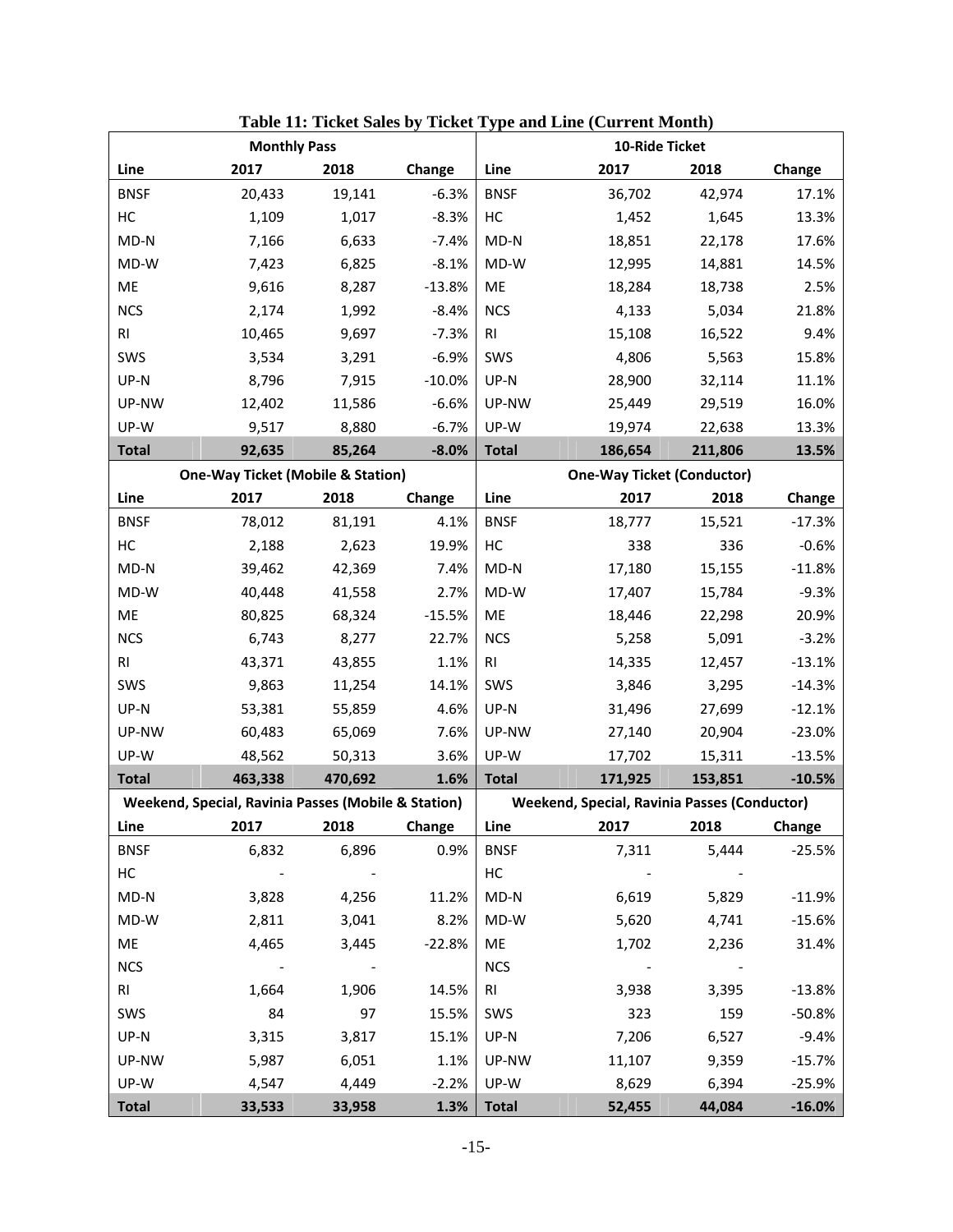Table 12 shows ticket sales by ticket type, sales channel, and tender type for the current month 2017 and 2018. Table 13 shows total ticket sales by sales channel and tender type for the current month 2017 and 2018.

|                         | <b>Monthly Pass (Thousands)</b> |                          |                                   |                      |                      | 10-Ride Ticket (Thousands) |                          |                                                     |                      |                      |
|-------------------------|---------------------------------|--------------------------|-----------------------------------|----------------------|----------------------|----------------------------|--------------------------|-----------------------------------------------------|----------------------|----------------------|
| <b>Sales Channel</b>    | 2017                            | 2018                     | Change                            | <b>Share</b><br>2017 | <b>Share</b><br>2018 | 2017                       | 2018                     | Change                                              | <b>Share</b><br>2017 | <b>Share</b><br>2018 |
| <b>Commuter Benefit</b> | 29                              | 27                       | $-5.7%$                           | 31.5%                | 32.2%                | 11                         | 11                       | 2.9%                                                | 5.9%                 | 5.3%                 |
| Conductor               |                                 |                          |                                   | 0.0%                 | 0.0%                 |                            | $\overline{\phantom{a}}$ |                                                     | 0.0%                 | 0.0%                 |
| Internet                | 2                               | 3                        | 11.4%                             | 2.6%                 | 3.2%                 | $\overline{2}$             | 2                        | 11.0%                                               | 0.9%                 | 0.9%                 |
| Mail                    | 3                               | $\overline{\phantom{a}}$ | $-100%$                           | 3.5%                 | 0.0%                 | 0                          | $\overline{\phantom{a}}$ |                                                     | 0.0%                 | 0.0%                 |
| <b>Ticket Agent</b>     | 31                              | 27                       | $-12.8%$                          | 33.0%                | 31.2%                | 71                         | 73                       | 2.6%                                                | 38.1%                | 34.5%                |
| Cash & Other            | 5                               | $\overline{4}$           | $-13.7%$                          |                      |                      | 12                         | 11                       | $-10.1%$                                            |                      |                      |
| Credit Card             | 26                              | 22                       | $-12.6%$                          |                      |                      | 59                         | 62                       | 5.2%                                                |                      |                      |
| <b>Vending Machine</b>  | 5                               | 3                        | $-34.1%$                          | 5.3%                 | 3.8%                 | 16                         | $\overline{7}$           | $-54.6%$                                            | 8.4%                 | 3.4%                 |
| Cash                    |                                 |                          |                                   |                      |                      | 0                          | $\overline{\phantom{a}}$ | $-100%$                                             |                      |                      |
| Credit Card             | 5                               | 3                        | $-34.1%$                          |                      |                      | 15                         | $\overline{7}$           | $-53.5%$                                            |                      |                      |
| Ventra App              | 22                              | 25                       | 12.7%                             | 24.1%                | 29.5%                | 87                         | 118                      | 35.9%                                               | 46.7%                | 55.9%                |
| Credit Card             | 21                              | 23                       | 11.8%                             |                      |                      | 82                         | 111                      | 34.8%                                               |                      |                      |
| Mixed & Other           | $\mathbf{1}$                    | $\mathbf{1}$             | 4.2%                              |                      |                      | $\mathbf{1}$               | $\overline{2}$           | 46.7%                                               |                      |                      |
| Ventra                  | $\overline{0}$                  | $\mathbf{1}$             | 71.9%                             |                      |                      | 4                          | 6                        | 57.5%                                               |                      |                      |
| <b>Total</b>            | 93                              | 85                       | $-8.0%$                           |                      |                      | 187                        | 212                      | 13.5%                                               |                      |                      |
|                         |                                 |                          |                                   |                      |                      |                            |                          |                                                     |                      |                      |
|                         |                                 |                          | <b>One-Way Ticket (Thousands)</b> |                      |                      |                            |                          | <b>Weekend, Special, Ravinia Passes (Thousands)</b> |                      |                      |
| <b>Sales Channel</b>    | 2017                            | 2018                     | Change                            | <b>Share</b><br>2017 | <b>Share</b><br>2018 | 2017                       | 2018                     | Change                                              | <b>Share</b><br>2017 | <b>Share</b><br>2018 |
| <b>Commuter Benefit</b> | $\overline{\phantom{a}}$        |                          |                                   | 0.0%                 | 0.0%                 | $\overline{\phantom{a}}$   |                          |                                                     | 0.0%                 | 0.0%                 |
| Conductor               | 172                             | 154                      | $-10.5%$                          | 27.1%                | 24.6%                | 52                         | 44                       | $-16.1%$                                            | 61.0%                | 56.5%                |
| Internet                |                                 |                          |                                   | 0.0%                 | 0.0%                 | $\blacksquare$             | $\overline{\phantom{a}}$ |                                                     | 0.0%                 | 0.0%                 |
| Mail                    | $\overline{\phantom{a}}$        |                          |                                   | 0.0%                 | 0.0%                 | $\overline{\phantom{a}}$   | $\overline{\phantom{a}}$ |                                                     | 0.0%                 | 0.0%                 |
| <b>Ticket Agent</b>     | 207                             | 177                      | $-14.5%$                          | 32.5%                | 28.3%                | 11                         | 9                        | $-16.6%$                                            | 12.5%                | 11.5%                |
| Cash & Other            | 125                             | 105                      | $-16.3%$                          |                      |                      | 6                          | 5                        | $-20.3%$                                            |                      |                      |
| Credit Card             | 82                              | 72                       | $-11.8%$                          |                      |                      | 5                          | 4                        | $-11.7%$                                            |                      |                      |
| <b>Vending Machine</b>  | 41                              | 20                       | $-52.1%$                          | 6.5%                 | 3.2%                 | 3                          | $\overline{2}$           | $-43.6%$                                            | 3.9%                 | 2.4%                 |
| Cash                    | 18                              | $\overline{\phantom{a}}$ | $-100%$                           |                      |                      | $\mathbf{1}$               | $\overline{\phantom{a}}$ | $-100%$                                             |                      |                      |
| Credit Card             | 24                              | $20\,$                   | $-15.5%$                          |                      |                      | $\overline{2}$             | $\overline{2}$           | $-22.5%$                                            |                      |                      |
| Ventra App              | 215                             | 274                      | 27.4%                             | 33.9%                | 43.9%                | 19                         | 23                       | 19.0%                                               | 22.5%                | 29.6%                |
| Credit Card             | 187                             | 243                      | 29.4%                             |                      |                      | 17                         | 21                       | 20.9%                                               |                      |                      |
| Mixed & Other           | $\overline{2}$                  | 3                        | 18.8%                             |                      |                      | 0                          | $\mathbf 0$              | $-7.5%$                                             |                      |                      |
| Ventra                  | 25                              | 29                       | 13.4%                             |                      |                      | 2                          | 2                        | 5.3%                                                |                      |                      |

**Table 12: Ticket Sales by Ticket Type, Sales Channel, and Tender Type (Current Month)**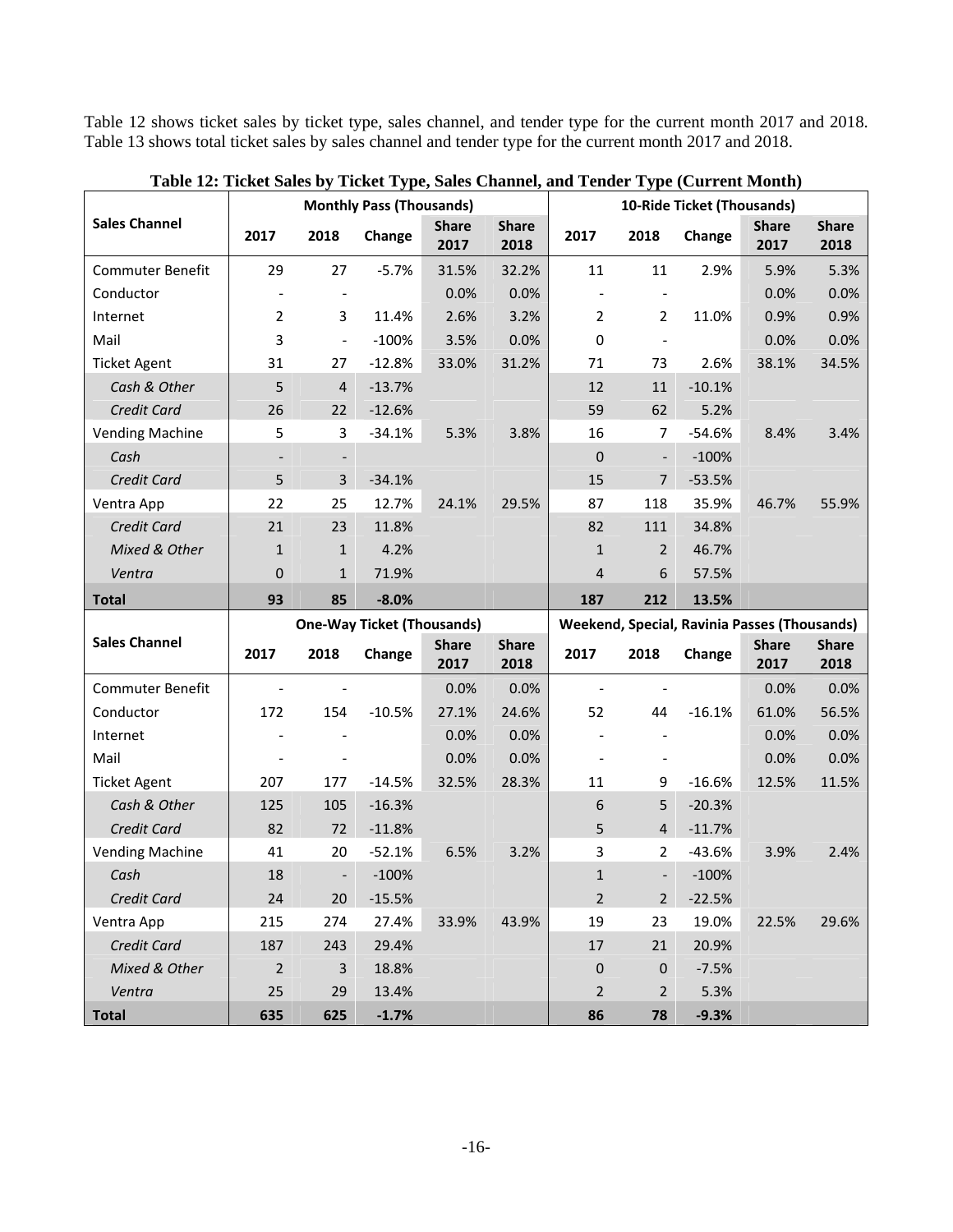|                         |       | <b>All Ticket Types (Thousands)</b> |          |                      |                      |  |  |  |  |  |
|-------------------------|-------|-------------------------------------|----------|----------------------|----------------------|--|--|--|--|--|
| <b>Sales Channel</b>    | 2017  | 2018                                | Change   | <b>Share</b><br>2017 | <b>Share</b><br>2018 |  |  |  |  |  |
| <b>Commuter Benefit</b> | 40    | 39                                  | $-3.4%$  | 4.0%                 | 3.9%                 |  |  |  |  |  |
| Conductor               | 224   | 198                                 | $-11.8%$ | 22.4%                | 19.8%                |  |  |  |  |  |
| Internet                | 4     | 5                                   | 11.3%    | 0.4%                 | 0.5%                 |  |  |  |  |  |
| Mail                    | 3     |                                     | $-100%$  | 0.3%                 | 0.0%                 |  |  |  |  |  |
| Ticket Agent            | 319   | 285                                 | $-10.6%$ | 31.9%                | 28.6%                |  |  |  |  |  |
| Cash & Other            | 148   | 125                                 | $-15.9%$ |                      |                      |  |  |  |  |  |
| Credit Card             | 171   | 161                                 | $-6.1%$  |                      |                      |  |  |  |  |  |
| <b>Vending Machine</b>  | 65    | 32                                  | -50.9%   | 6.5%                 | 3.2%                 |  |  |  |  |  |
| Cash                    | 19    |                                     | $-100\%$ |                      |                      |  |  |  |  |  |
| Credit Card             | 46    | 32                                  | $-30.5%$ |                      |                      |  |  |  |  |  |
| Ventra App              | 344   | 441                                 | 28.1%    | 34.4%                | 44.1%                |  |  |  |  |  |
| Credit Card             | 308   | 398                                 | 29.2%    |                      |                      |  |  |  |  |  |
| Mixed & Other           | 5     | 6                                   | 21.4%    |                      |                      |  |  |  |  |  |
| Ventra                  | 31    | 37                                  | 18.8%    |                      |                      |  |  |  |  |  |
| Total                   | 1,001 | 1,000                               | $-0.1%$  |                      |                      |  |  |  |  |  |

**Table 13: Total Ticket Sales by Sales Channel and Tender Type (Current Month)** 

## *Link-Up and PlusBus Sales*

Sales of CTA Link-Up passes declined by 9.5 percent in the current month compared to the previous year, and sales of Pace PlusBus passes declined by 7.8 percent in the same period. Table 14 shows Link-Up and PlusBus sales by month for 2016 and 2017.

| Month                | 2017    |                | 2018    |                | Change   |                | Mobile Share (2018) |                |
|----------------------|---------|----------------|---------|----------------|----------|----------------|---------------------|----------------|
|                      | Link-Up | <b>PlusBus</b> | Link-Up | <b>PlusBus</b> | Link-Up  | <b>PlusBus</b> | Link-Up             | <b>PlusBus</b> |
| Jan                  | 3,414   | 1,276          | 3,090   | 1,177          | $-9.5%$  | $-7.8%$        | 29.5%               | 21.8%          |
| Feb                  | 3,346   | 1,284          |         |                |          |                |                     |                |
| Mar                  | 3,278   | 1,287          |         |                |          |                |                     |                |
| Apr                  | 3,179   | 1,226          |         |                |          |                |                     |                |
| May                  | 3,132   | 1,201          |         |                |          |                |                     |                |
| Jun                  | 3,058   | 1,152          |         |                |          |                |                     |                |
| Jul                  | 2,817   | 1,132          |         |                |          |                |                     |                |
| Aug                  | 2,971   | 1,175          |         |                |          |                |                     |                |
| Sep                  | 2,911   | 1,186          |         |                |          |                |                     |                |
| Oct                  | 3,030   | 1,239          |         |                |          |                |                     |                |
| Nov                  | 3,084   | 1,232          |         |                |          |                |                     |                |
| <b>Dec</b>           | 2,814   | 1,063          |         |                |          |                |                     |                |
| <b>Last 3 Months</b> | 9,949   | 3,741          | 8,988   | 3,472          | $-9.7%$  | $-7.2%$        | 28.5%               | 21.4%          |
| Last 12 Months       | 40,788  | 15,245         | 36,710  | 14,354         | $-10.0%$ | $-5.8%$        | 24.8%               | 19.1%          |

**Table 14: Link-Up and PlusBus Sales**